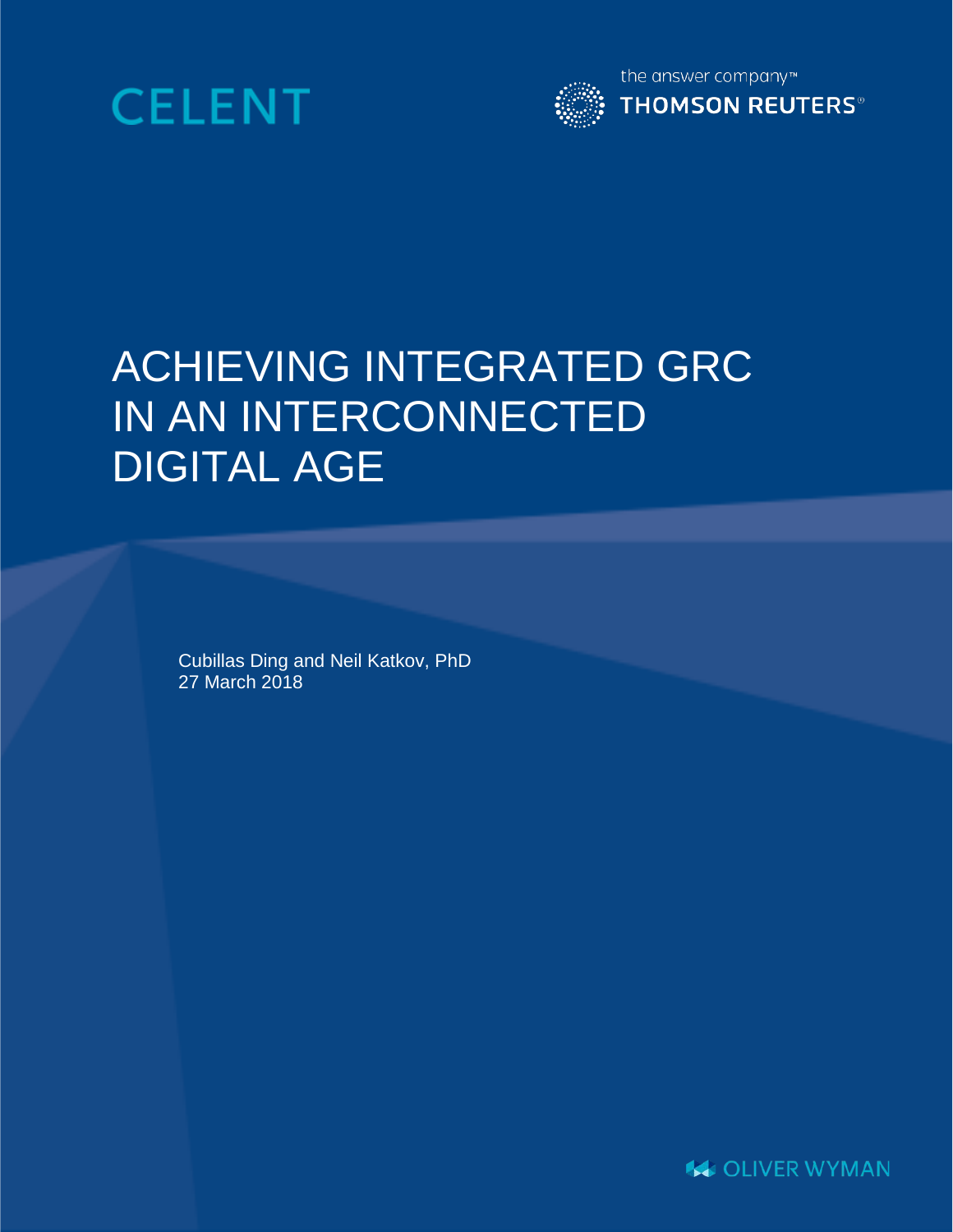# **CONTENTS**

| Keeping Pace with Business Dynamics, Regulatory Changes and Emerging Risks  3 |  |
|-------------------------------------------------------------------------------|--|
|                                                                               |  |
| Navigating Change: Business-as-Usual Change vs. Disruptive Inflection Points5 |  |
|                                                                               |  |
|                                                                               |  |
|                                                                               |  |
|                                                                               |  |
|                                                                               |  |
|                                                                               |  |
| Aligning Risk Platform Requirements With Regulatory and Business Realities 11 |  |
|                                                                               |  |
|                                                                               |  |
|                                                                               |  |
|                                                                               |  |
|                                                                               |  |
|                                                                               |  |
|                                                                               |  |
|                                                                               |  |
|                                                                               |  |
|                                                                               |  |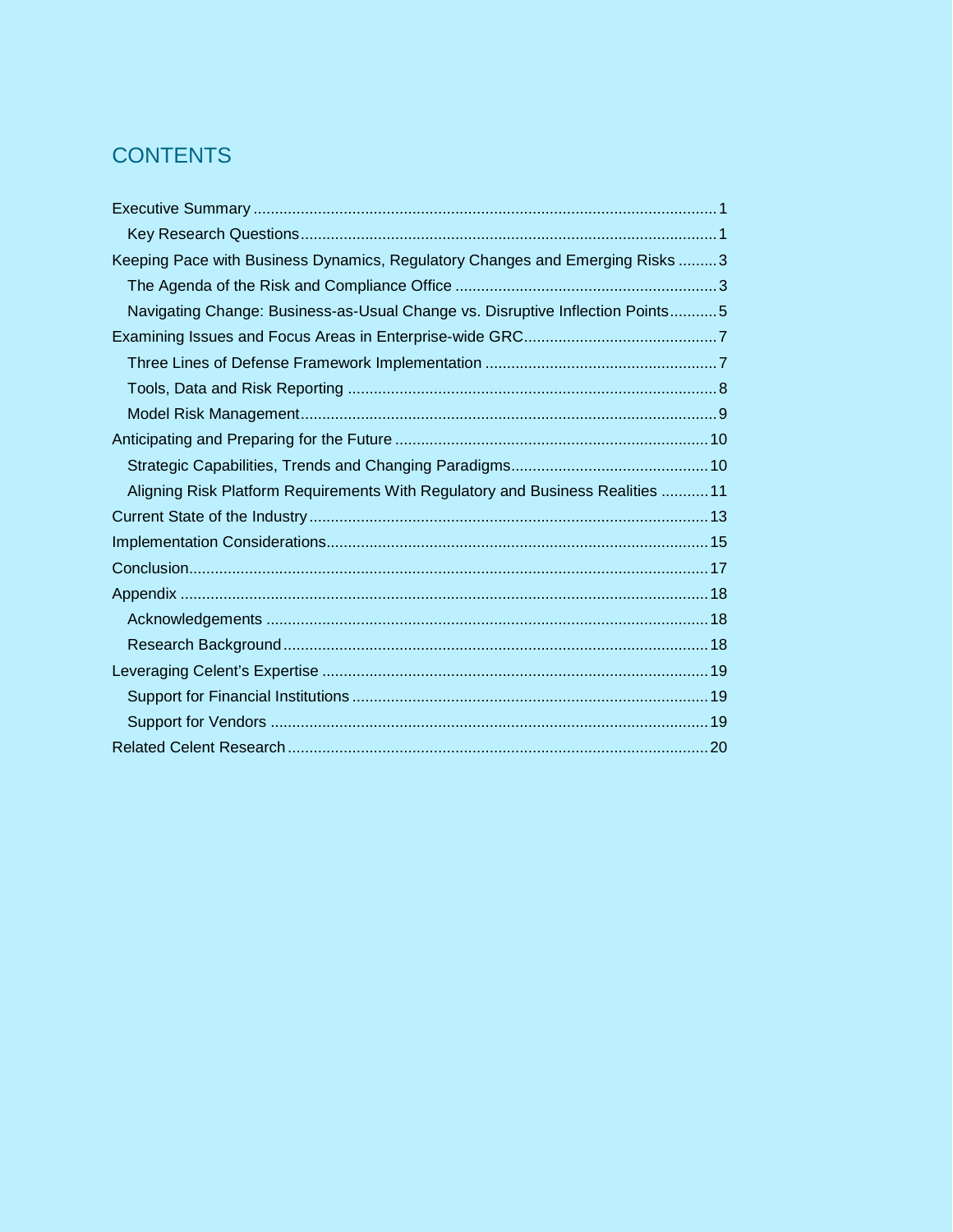# <span id="page-2-0"></span>EXECUTIVE SUMMARY

### <span id="page-2-1"></span>KEY RESEARCH QUESTIONS

**1** *What are the main challenges facing risk and compliance offices today?*

*What are the limitations of current approaches to governance, risk and compliance (GRC?)*

**2**

*What capabilities are needed to support a nextgeneration, integrated GRC paradigm?*

**3**

The environment for financial institutions is rapidly changing and becoming more complex, not only due to the impact of regulation, but also from ongoing organizational reconfiguration efforts. There are, moreover, amplified risks resulting from technology disruptions and threats associated with firms embracing digital technologies and changing how they go-to-market in the so-called "digital world".

With intense regulatory scrutiny around strong governance and sound internal controls on both group-level and ring-fenced subsidiaries, firms are compelled to accelerate their efforts to address the ongoing shortcomings associated with the three lines of defense control activities, including lack of overall governance, insufficient first line accountability, insufficient coordination of control functions and new investments in next-generation risk management tools and data.

Celent undertook in-depth interviews with close to 30 Tier 1 financial institutions globally to better understand the challenges facing risk and compliance executives, as well as the technology improvements that are needed to support an integrated GRC paradigm to overcome these issues.

Risk and compliance executives expect to see real benefits from digital technologies, such as big data, artificial intelligence (AI) and machine learning, and even distributed ledger technology (blockchain) to bring measurable increases in efficiency to risk management operations. At the same time, many firms are facing challenges in moving toward the future. At a fundamental level, risk operations are having trouble developing agile capabilities and continue to be hampered by inflexible technology. In our interviews, study participants offered their strategic wish-list of requirements for a fit-for-purpose, integrated risk ecosystem. These requirements fall into five key areas:

- *Information & data congruence*: Applications employed to capture and report information for various risk assessments and controls management activities, such as risk control self-assessments (RCSAs), key risk indicators (KRIs), risk appetite parameters and loss events. These should be connected, aligned and congruent with a firm's taxonomy and framework.
- *Adaptability*: Flexible, business-user centric capabilities to respond to evolving requirements, without the need for protracted cycles of IT development, coding and testing.
- *Rich visualization, usability and collaboration*: Next-generation platforms should possess the ability to quickly analyse, chart and exchange operational and riskrelated insights based on modern and intuitive user interfaces.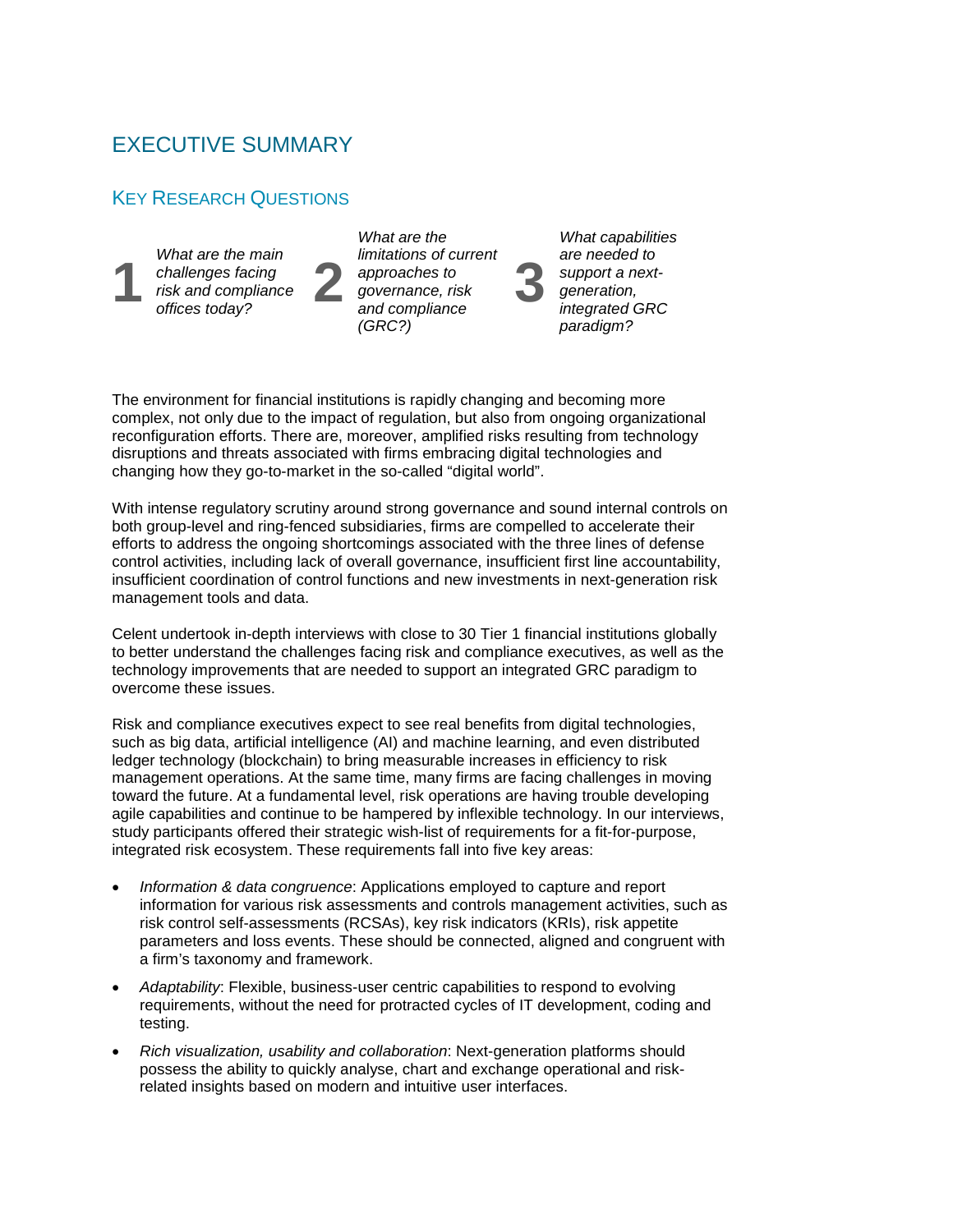- *Dynamic, event-centric and timely*: Ability to support multiple modes of operation, including triggering by events and operating in near-real time in order to monitor and report on the state of affairs in a firm's risk profile in a dynamic manner.
- *Open and seamless co-existence*: Platform should be open and extensible enough to connect and co-exist with other non-risk IT applications (HR, sales, security) using modular, flexible interfacing mechanisms.

In the years ahead, the various lines of defense with responsibilities for risk management and control must think of their next-generation risk platforms as being a technologyenabled business ecosystem that acts more like a central nervous system — one that governs the health of an organization through responsive two-way feedback and risk mitigation mechanisms, yet (as required) can be managed and operated in a decentralized way by various stakeholders and end-users.

Firms must execute to ambitions to govern well and operate resiliently not merely because they "have to" under regulatory compulsion, but rather because they "want to" since it makes good business sense. This will increasingly differentiate winners from losers.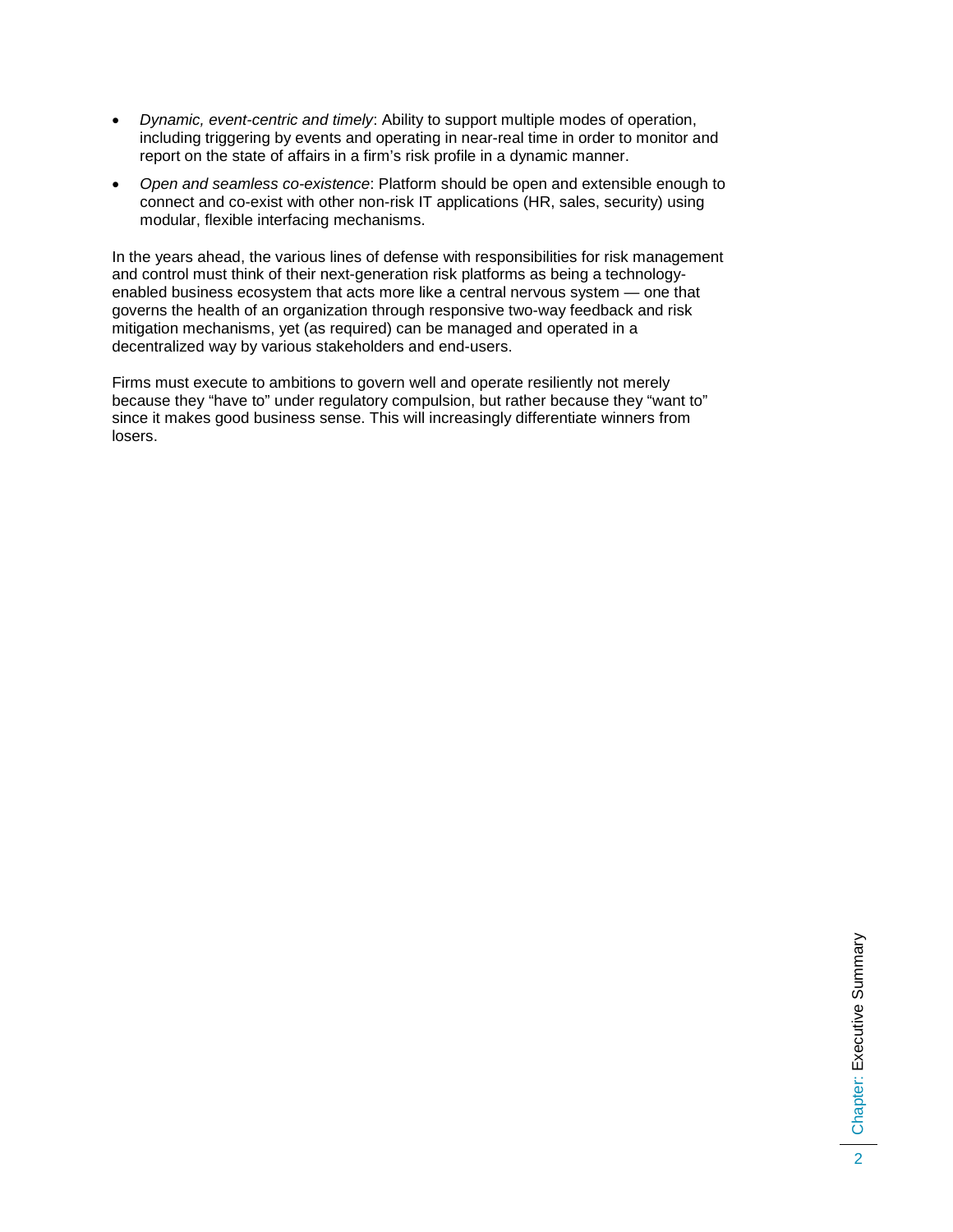# <span id="page-4-0"></span>KEEPING PACE WITH BUSINESS DYNAMICS, REGULATORY CHANGES AND EMERGING RISKS

The environment for financial institutions is rapidly changing and becoming more complex, not only due to the impact of regulation, but also from ongoing organizational reconfiguration efforts. There are, moreover, amplified risks resulting from technology disruptions and threats associated with firms embracing digital technologies and changing how they go-to-market in the so-called "digital world".

> *Key Research Question*

> > **1**

*What are the main challenges facing risk and compliance offices today?*

CROs continue to face the mainstay factors of regulatory scrutiny and cost pressures. At the same time, they must navigate new operating models such as business modularization, as well as the changes and risks wrought by digitization.

## <span id="page-4-1"></span>THE AGENDA OF THE RISK AND COMPLIANCE OFFICE

Taking a big picture view of the themes that are impacting risk and compliance functions, we see mainstay factors that will continue to exert pressures on firms, primarily the twin poles of regulatory requirements and cost pressures. At the same time, emerging trends such as digitization are increasingly shaping the CRO's agenda.

In terms of the mainstay factors, there continues to be a heavy regulatory environment. Despite the US administration promising to cut red tape and new regulation, the existing pipeline of regulations still weighs heavily on financial institutions in various areas related to capital, margining and other areas. Supervisors, not surprisingly, have paid considerable attention to financial institutions' risk and control environment. There is also an increasing focus on transparency, investor/ client protection, conduct risk and more granular reporting. In addition, regulators continue to focus on thematic areas such as risk culture, model risk and cyber.

For the foreseeable future, we expect these regulation-induced activities to continue in those areas where supervisory pressures remain, therefore requiring risk and compliance functions to sustain high levels of spending and resourcing in order to meet these ongoing obligations.

At the same time, from a cost perspective, risk and control functions are not shielded from ongoing cost pressures (especially with significant amounts of dollars already spent). We see continued expectations to "do more with less;" for example, to use improvements in data and process infrastructure for value added business activities such as budgeting, forecasting, and scenario planning.

*"Firms do a lot of talk about enterprise risk, but it has only grown in the last five years. Businesses now get it because the regulators are now taking a more active look at a ringfenced organization's enterprise risk & governance framework, and the heads of businesses are now being exposed to regulatory calls."*

> *Director, Head of Compliance, US IHC, Global European Universal Bank*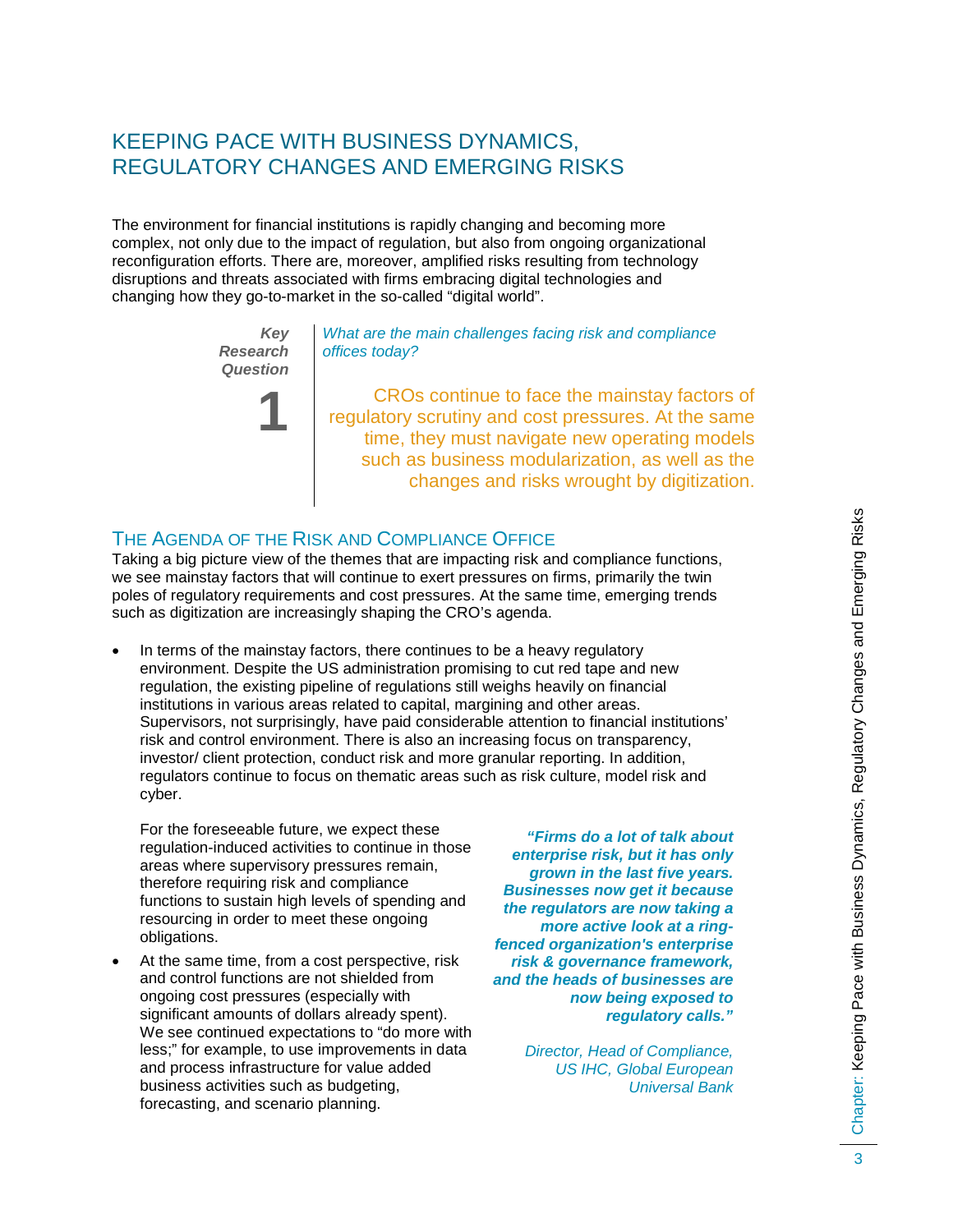Regulatory and cost pressures are ineluctable and will not go away anytime soon. On the other hand there are likely to be opportunities for firms to differentiate themselves competitively as they develop risk frameworks to handle new digital business models and emerging technology ris*ks.*

• Business modularization: As they focus on sustained competitive advantage, banks are rethinking what it means to be flexible and agile through the reconfiguration of their current value chains. Traditional activities, previously viewed as integral, are being re-examined, with industry utilities emerging to take on some functions; for example, corporate data collection for KYC purposes.

*"We have a variety of legacy enterprise risk management tools that were internally designed to collect inputs for Basel AMA operational risk capital calculation, less for monitoring and managing risk. The biggest challenge is to get integrated reporting quickly, breaking it down to the many businesses to track ongoing trends. With an organization of our size, the question is how do we do it most efficiently?"*

*Head of Operational Risk Management, European Subsidiary of Global Bank*

• Current shifts in technology and the thrust towards digitization are resulting in new and emerging risks outside of traditional risk taxonomies, such as cyber-attacks and hidden asset bubbles. These new risks are not necessarily quantifiable, or may not fall under current risk management remits.



#### Figure 1: The CRO Agenda of Keeping Up with Business and Regulatory Change

#### Source: Celent

As regulatory and cost pressures mount and the business environment continue to evolve, new digital technologies are diffusing into the risk space to provide faster, better and cheaper solutions for key risk capabilities. These technologies include robotic process automation (RPA), big data, advanced analytics, and AI.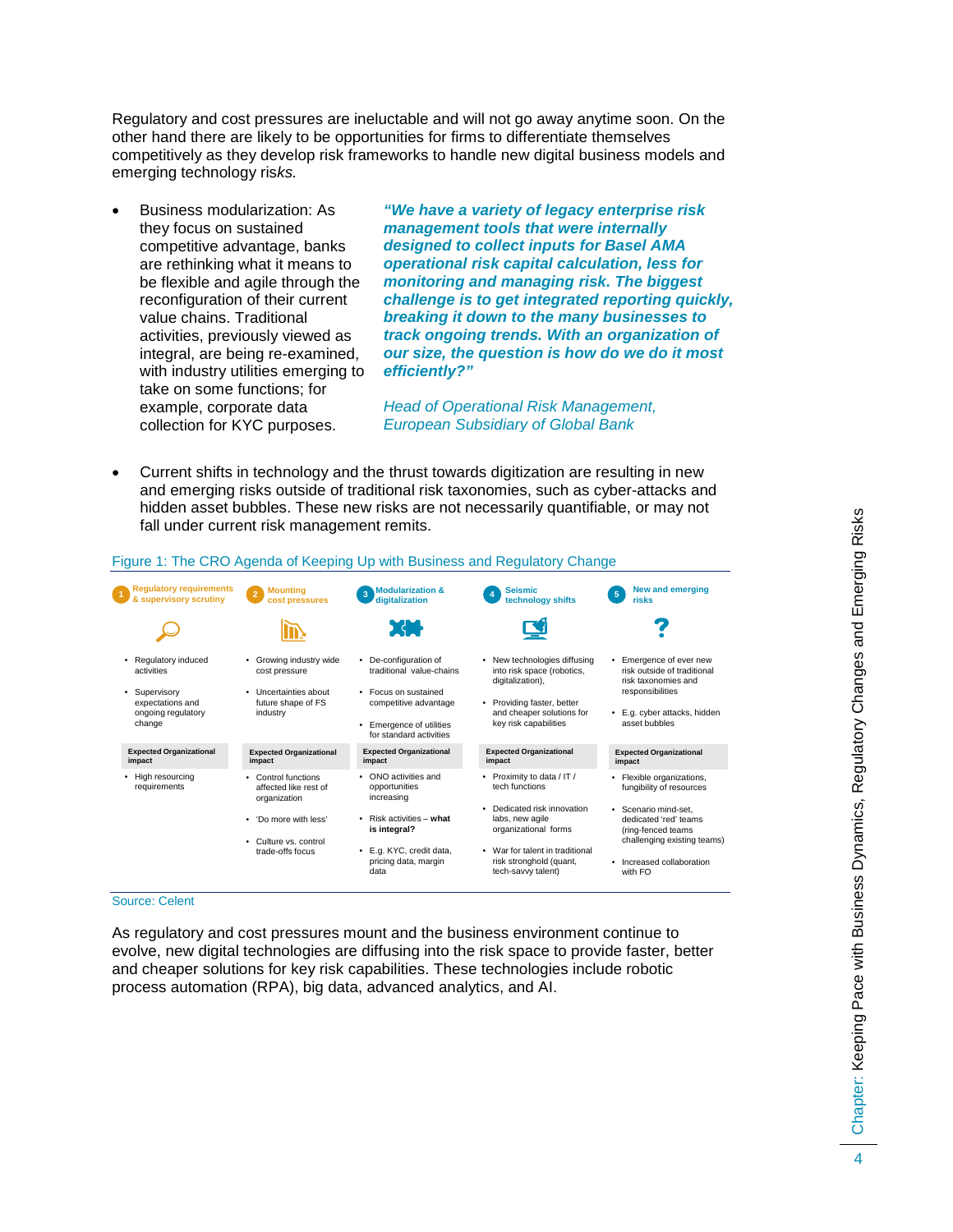These traditional and emerging themes are having a significant organizational impact on financial institutions:

- Ongoing regulation and supervisory scrutiny continue to place high resourcing requirements on firms.
- The pressure to reduce cost is affecting control functions as it does the rest of the organization, placing the risk and compliance office in the position of having to "do more with less."
- Business modularization is making the risk office reassess what risk activities are truly integral to the firm (and which can be outsourced) among, for example, credit data, pricing data, margin data, and KYC data.
- To keep up with new and emerging risks requires organizations to be agile and flexible, with some firms setting up ring-fenced "challenger" teams to spearhead innovative approaches.

The complex and evolving factors driving the risk and compliance agenda is inevitably leading risk officers to seek new approaches and technologies upon which to anchor nonfinancial risk management and controls to cope with the "mainstay" challenges, new business models and emerging risks.

### <span id="page-6-0"></span>NAVIGATING CHANGE: BUSINESS-AS-USUAL CHANGE VS. DISRUPTIVE INFLECTION POINTS

Financial firms, indeed, appear poised to leverage emerging technologies to pursue next generation, digital operating models for risk management. Risk professionals are following the trends closely. Already, some areas of operational risk, such as anti-money laundering (AML) operations, are enlisting big data analysis techniques and conducting proof-of-concept trials to insert AI tools into the AML/KYC value chain.



Figure 2: Digital Tools for Risk Management: Ripe for Change

Source: AFP/ Oliver Wyman 2018 survey, Celent Buyside 2017 survey

Risk and compliance executives expect to see real benefits from digital technologies. A majority of sell-side organizations, commercial banks and asset management firms surveyed recently expect big data, AI and machine learning, and even distributed ledger technology (blockchain) to bring measurable increases in efficiency to risk management operations.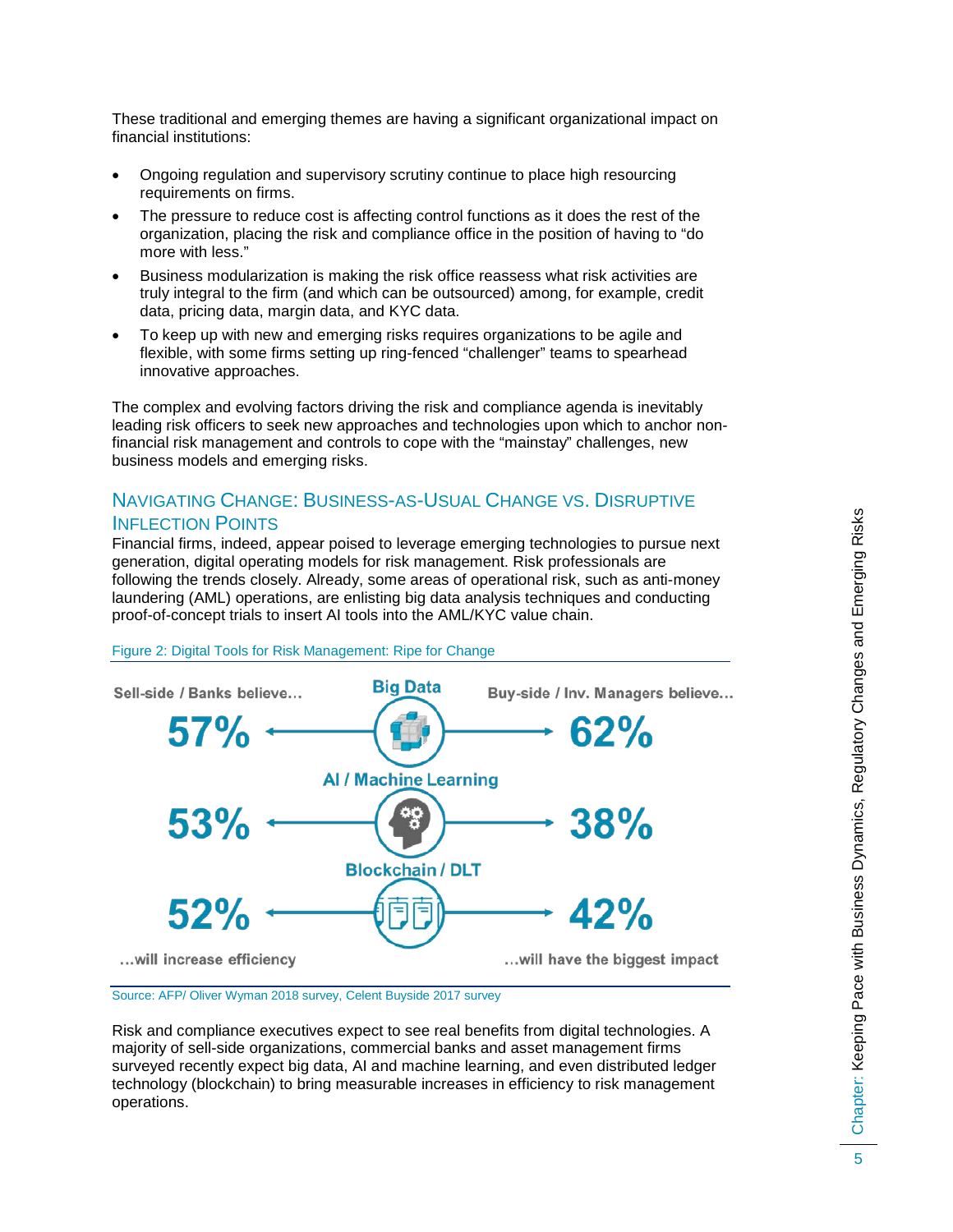- Risk managers see the explosion, as well as the exploitation, of data using big data technologies impacting or improving how they manage risk.
- Many believe the use of AI and machine learning (that is, cognitive AI and learning-based AI algorithms) will change the way risks are managed and/or how risks manifest themselves.

*"Big banks like ourselves, if we do not move quickly enough, we are dead. Compared to start-up banks, we have existing mindsets and infrastructures that limit us. We officially claim to be doing Agile methods and it's fashionable, but I see no sign of it."*

*Director, Operational Risk, Leading Regional Banking Group*

• Distributed ledger technology is seen as potentially increasing the efficiency of managing risks, through its inherent ability to replicate data records within the firm and across enterprise boundaries in a secure and almost instantaneous manner.

At the same time, many firms are facing challenges in moving towards the future. The majority of firms are only beginning to scratch the surface, especially in the context of risk management and control functions.

At a fundamental level, risk operations are having trouble developing agile capabilities and continue to be hampered by inflexible technology with few value-added features. The disjunction between the potential of digital technologies and agile approaches on the one hand, and the current reality of entrenched operations and slow technology on the other, is increasingly clear to risk and compliance offices.

Risk organizations continue to face the hard pains and pressures associated with operating in a fast changing, yet highly regulated environment — one that demands various risk and control groups within the institution develop the ability to deliver new changes in a responsive manner, against a backdrop of existing workloads and efficiency demands of their day-to-day functions. As a director of operational risk at a leading regional banking group put it, speaking of the technology and operational challenges posed by digital technologies, "Big banks like ourselves, if we do not move quickly enough, we are dead."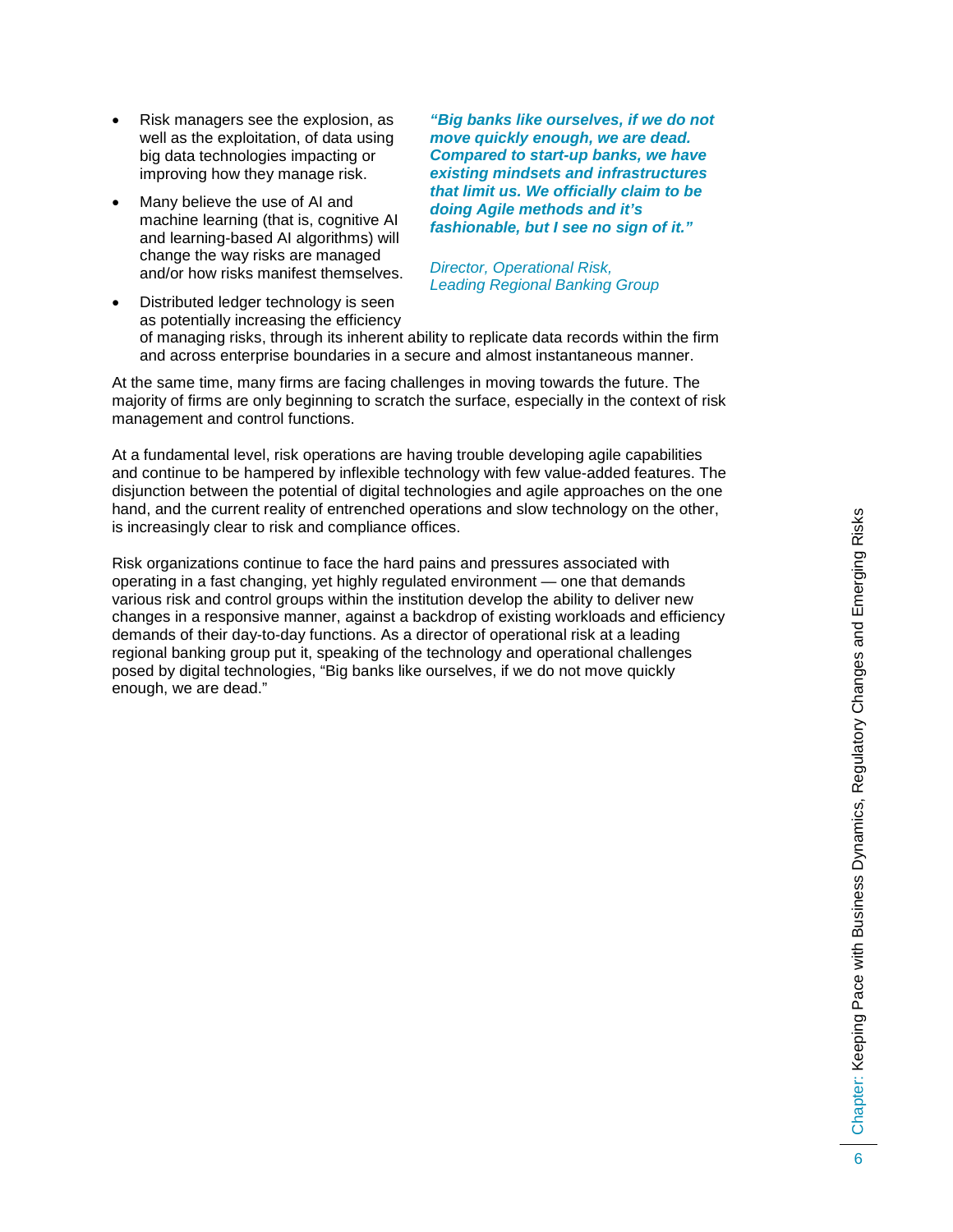# <span id="page-8-0"></span>EXAMINING ISSUES AND FOCUS AREAS IN ENTERPRISE-WIDE GRC

*What are the limitations of current approaches to governance, risk and compliance (GRC?)*

*Key Research Question*

**2**

The industry standard paradigm of the Three Lines of Defense faces a number of implementation shortcomings, including a proliferation of frameworks, ambiguous roles and responsibilities, and ineffective management information reporting. GRC platforms are limited in their capacity to provide timely, accurate data and analytics, to support integrated reporting and model management, or to align with a financial institution's organizational and operational frameworks.

### <span id="page-8-1"></span>THREE LINES OF DEFENSE FRAMEWORK IMPLEMENTATION

The Three Lines of Defense (3LoD) approach is the industry standard paradigm for governance, risk and compliance (GRC). Financial institutions, however, still face shortcomings when implementing 3LoD models, including lack of overall governance, insufficient first line accountability, and insufficient coordination of control functions.



#### Figure 3: Typical Key Issues and Focus Areas for 3LOD Models

#### Source: Celent

These continuing issues are an impediment to firms seeking to update their risk operations to cope with the broader business, environmental, and technology changes. Firms need to address the ongoing shortcomings associated with three lines of defense control activities not because the model does not work, but because actual implementations at present still leave more to be desired.

• *Proliferation of frameworks*. The pace of change from different regulatory regimes with tight delivery pressures has led firms to develop specialist frameworks for areas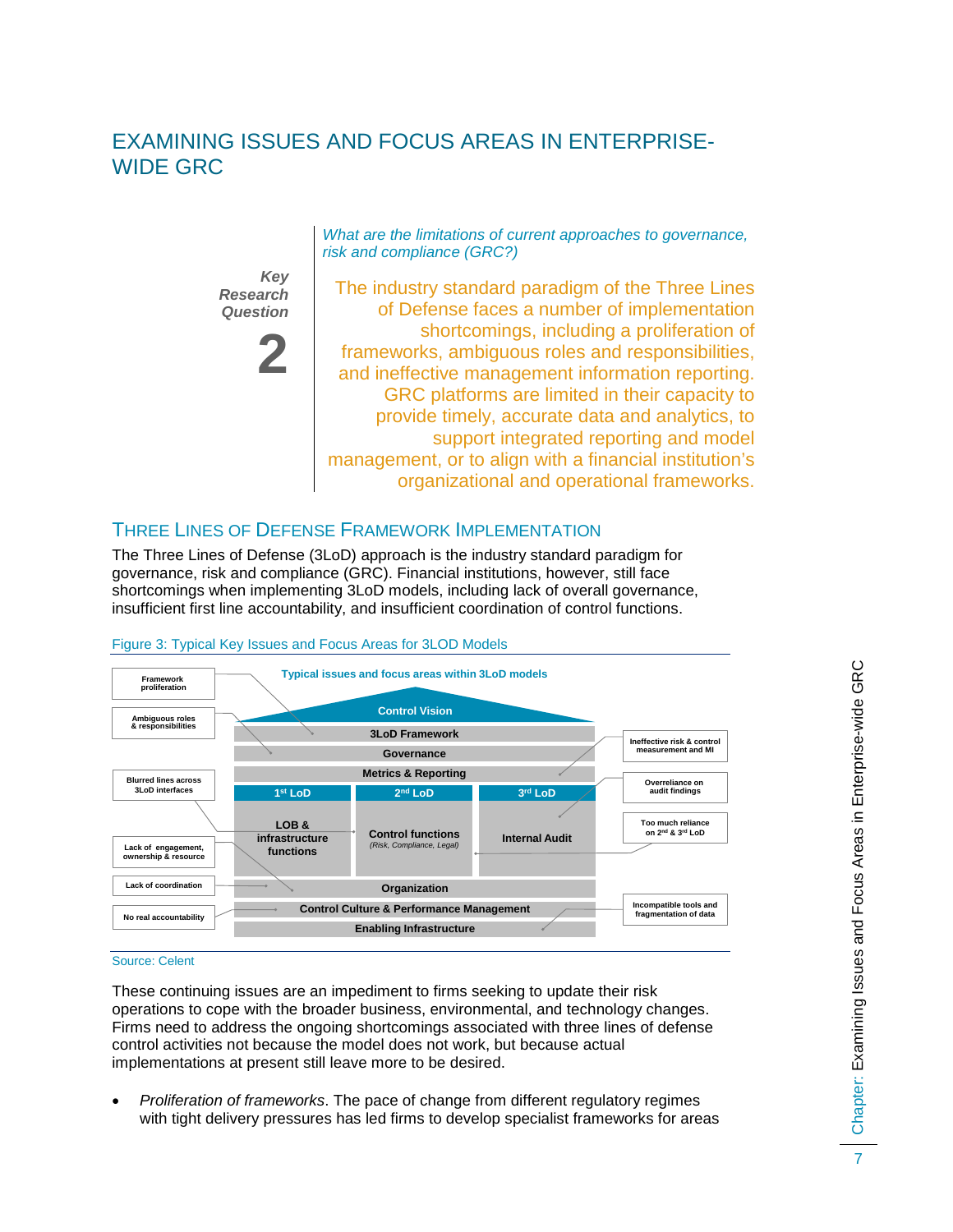such as cyber risk, conduct risk, and model risk. These frameworks may not necessarily be meaningfully aligned with operational risk and audit building blocks, which then create further proliferation of disjointed frameworks.

• *Ambiguous roles and responsibilities*. Blurred roles and responsibilities within governance reduce efficacy, while at the same time compounding the shortcomings of inadequate first line ownership of and accountability for risks.

Institutions need to evolve from merely executing tick-the-box exercises that carry limited accountability for the management of risks, to addressing cultural and organizational challenges to get the first line of defense (front office) to *"walk the walk"* rather than merely *"talking the talk"*. Firms have moved forward in terms of senior frontline executives having more "skin in the game" from a risk and control perspective, but there is still some way to go.

#### <span id="page-9-0"></span>TOOLS, DATA AND RISK REPORTING

- *Ineffective management information reporting (MI)*. This can stem from ineffective design of MI, whether with too much or too little detail, that lacks meaningful "so what" analysis linked to risk appetite.
- The report production process can also be overly cumbersome and manual due to incompatible tools and fragmented risk data taxonomies across disparate toolsets, such as spreadsheets and governance, risk and compliance (GRC) applications.

*"Our 1500+ live users detest our current GRC platform. It has a user interface which is dated, poor; user experience is dreadful, management of data objects weak with data validation issues, and it's painful to retrofit. It is a deterrent to shaping a stronger risk culture and perception of being in control of our control environment."*

> *ORM Director, Regional UK Bank*

• As an influencer and advisor, the second line of defense, particularly operational risk roles, need timely, accurate data and analytics to be able to play their roles more effectively. Operational risk and non-financial risk managers tend to be profoundly dissatisfied with their incumbent systems. There often isn't an integrated or connected way of running the needed analysis or report, or of managing models. Even if the system is capable of delivering the needed functionality, it takes too long or requires significant changes to the system. Having tools that cannot meaningfully connect and analyze data is seen as a big impediment to achieving risk and governance goals.

*"At the moment, we build our ORM system in-house but it is not integrated and we are facing issues here. All our metrics are a hodgepodge of items and there is too much information. I see a lot of risk data mapping & consolidation, cleaning up of policies/ procedures, and 'risk appetite on a page' type activities. But what else can be done? The "so what" question is not there. I do not see information being used – e.g. in order to understand correlations with other types of (financial) risks and linking it to economic capital. I do not see anyone exploring that and is what I believe is missing in the industry."*

*Senior Manager, Financial Markets Operational Risk, International Bank, Asia division*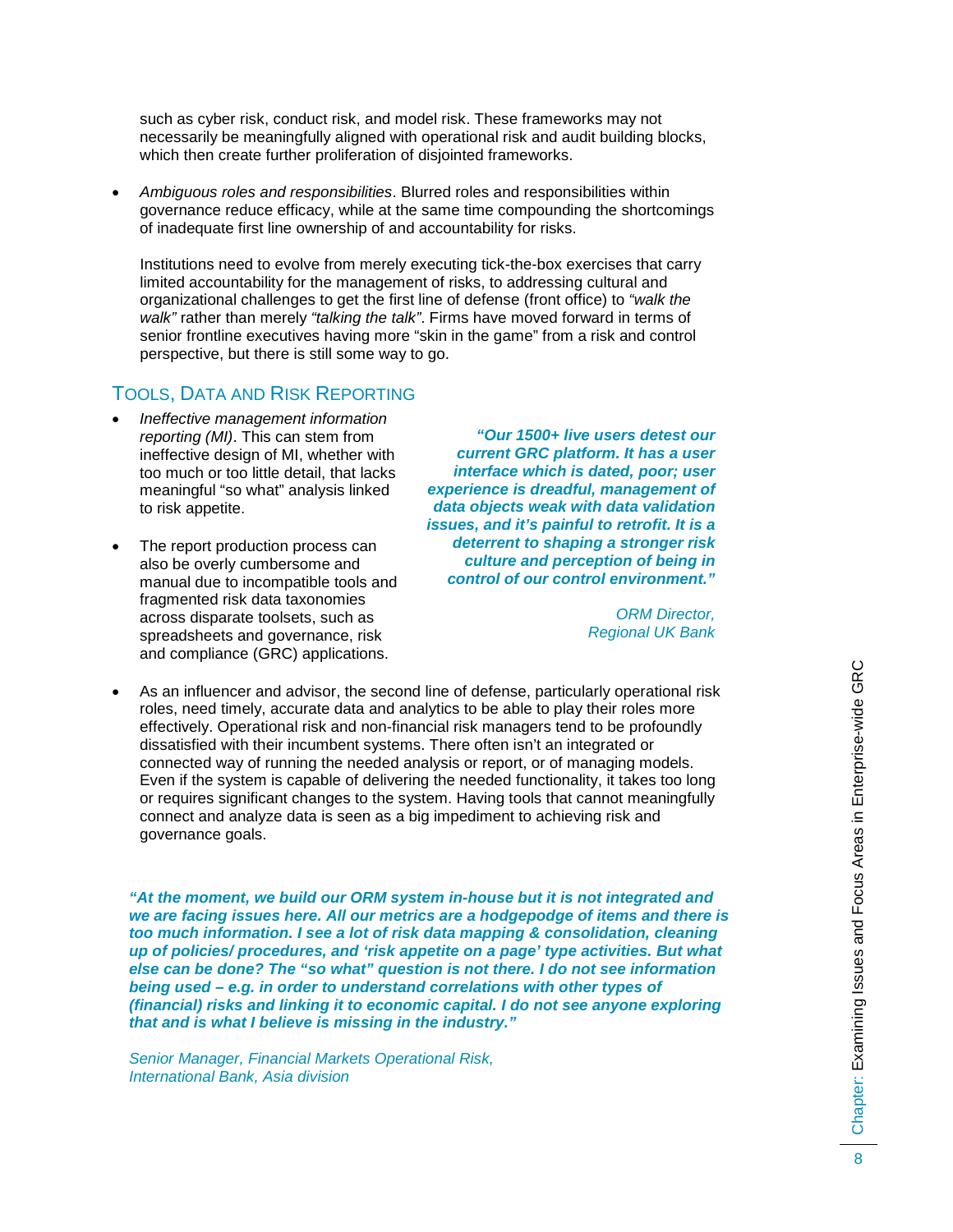#### <span id="page-10-0"></span>MODEL RISK MANAGEMENT

Model risk management is one area where Tier 1 banks have been putting effort into aligning and integrating specific risk functions within a firmwide control framework. At the same time, platform support for integrated management of models across risk is limited.

In the area of financial crime, for example, the risk may be owned by the lines of business (for example, retail and corporate banking and capital markets), while oversight is performed by a central control function. Financial crime risk models at large banks are becoming more sophisticated, employing regression models and other advanced analytic techniques, which has led some banks to integrate risk model activities for financial crime with the central risk function. In this way, shared resources might support areas such as model development and validation across non-financial and financial risk functions.

At the same time, model management remains the responsibility of the line function. Model management platforms are often employed on a siloed basis, leading to redundancy of these systems across risk functions. Approval procedures for models may also be fragmented even within silos, with different model types requiring separate line approvals. Platform support for managing such processes is typically limited and highly manual.

In this way, while banks are making progress in aligning controls for various risk functions at a high level, coordination relies on largely manual processes and system support is often limited. In high—profile, high-risk areas such as financial crime, risk analytics managers are seeking solutions to increase efficiencies and support integrated model risk management processes.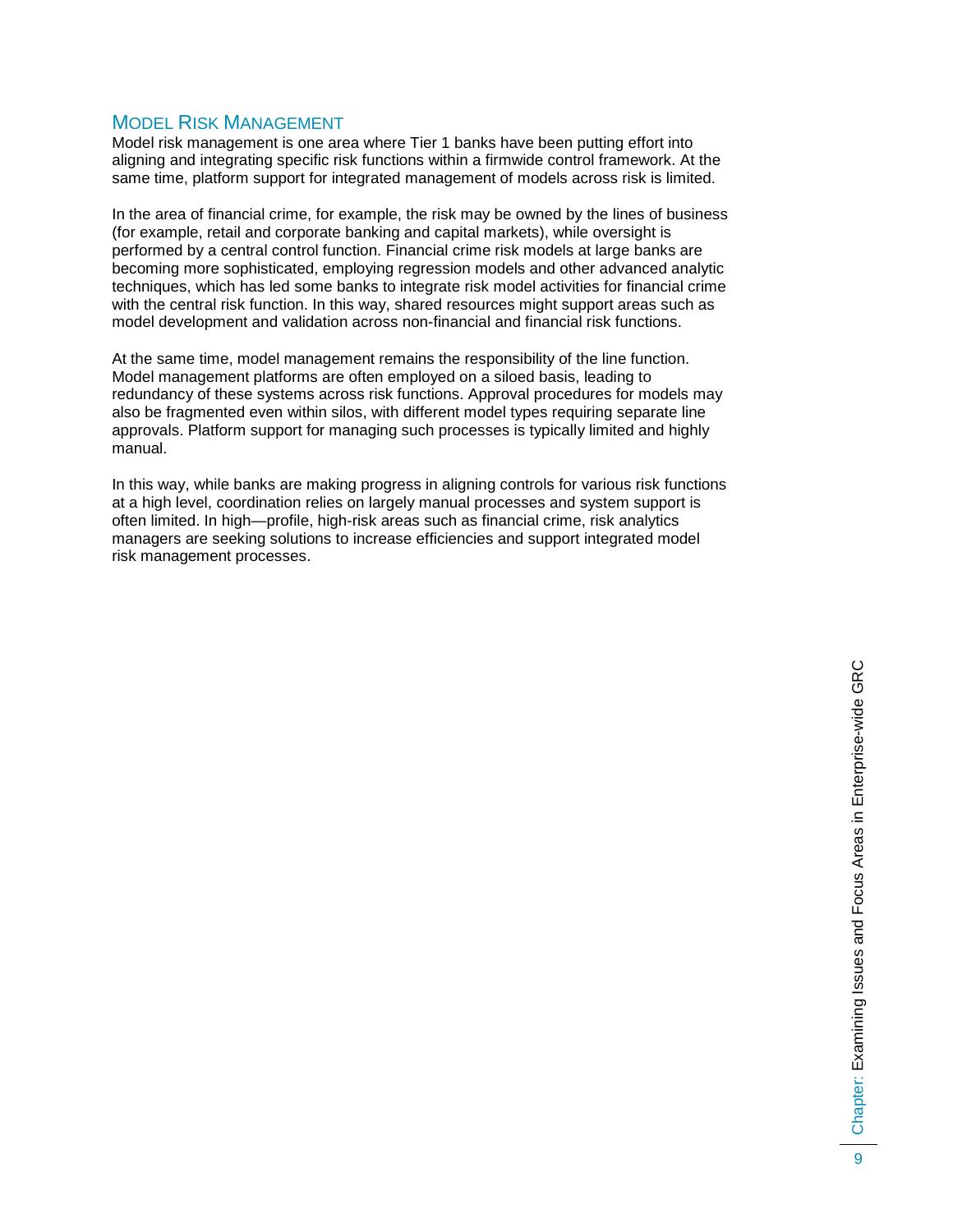# <span id="page-11-0"></span>ANTICIPATING AND PREPARING FOR THE FUTURE

#### <span id="page-11-1"></span>STRATEGIC CAPABILITIES, TRENDS AND CHANGING PARADIGMS

With governance, risk, and compliance, there is no one-size fits all. It entails a journey where firms need to examine where they are, their own ambitions, the complexity of their business and operations, global commonalities and regional/local regulator expectations, as well as the scope and velocity of risk factors that they are exposed to. In the years ahead, in order to deliver further value to the business, we expect the scope and characteristics of three lines of defense functions to evolve as follows:

- Firms will increasingly be expected to demonstrate "one view" of their risk profile and control management activities, yet granular enough to have "sharper sub-views" into different ring-fenced/legal entities, business units, geography and processes.
- Streamlined, coordinated efforts between the 1st LoD and control groups (operational risk, aligned with other risk groups, as well as audit and compliance functions) will be a key focus.
- Non-financial risk and control applications will evolve to more flexibly deliver the provision of specific and customized operational intelligence, with a strong line of business "flavour".
- Operational risk, control managers and compliance staff will need to play a key role to promote awareness and champion the development of risk culture and robust management practices at all levels.
- Personnel will need to move "closer to the front" with a sharper understanding of business unit processes and nuances. 2nd and 3rd LoD staff will also need to develop sharper consulting competencies and play roles as "advisors" to proactively avoid threats within specific business domains, support various aspects of non-financial risk and compliance operations improvement efforts, and reduce risk capital charges.

*"The most effective 2nd lines are those that challenge the frontline well, at the same time, can subject themselves to practical business considerations, but yet help guide business decisionmaking based on credible data."*

*Director, Head of Compliance & Operational Risk, US IHC, Global European Universal Bank*

- In order to gain credibility with stakeholders within the various lines of business and divisions, operational risk personnel will need to understand the business and move beyond merely the "people with the risk tools, techniques and methodologies" to "strategic partners who know my business and can add value to my decisions."
- IT applications and tools (GRC/ORM/ERM) will need to evolve to drive measurable and value-based operational improvement decisions across the business.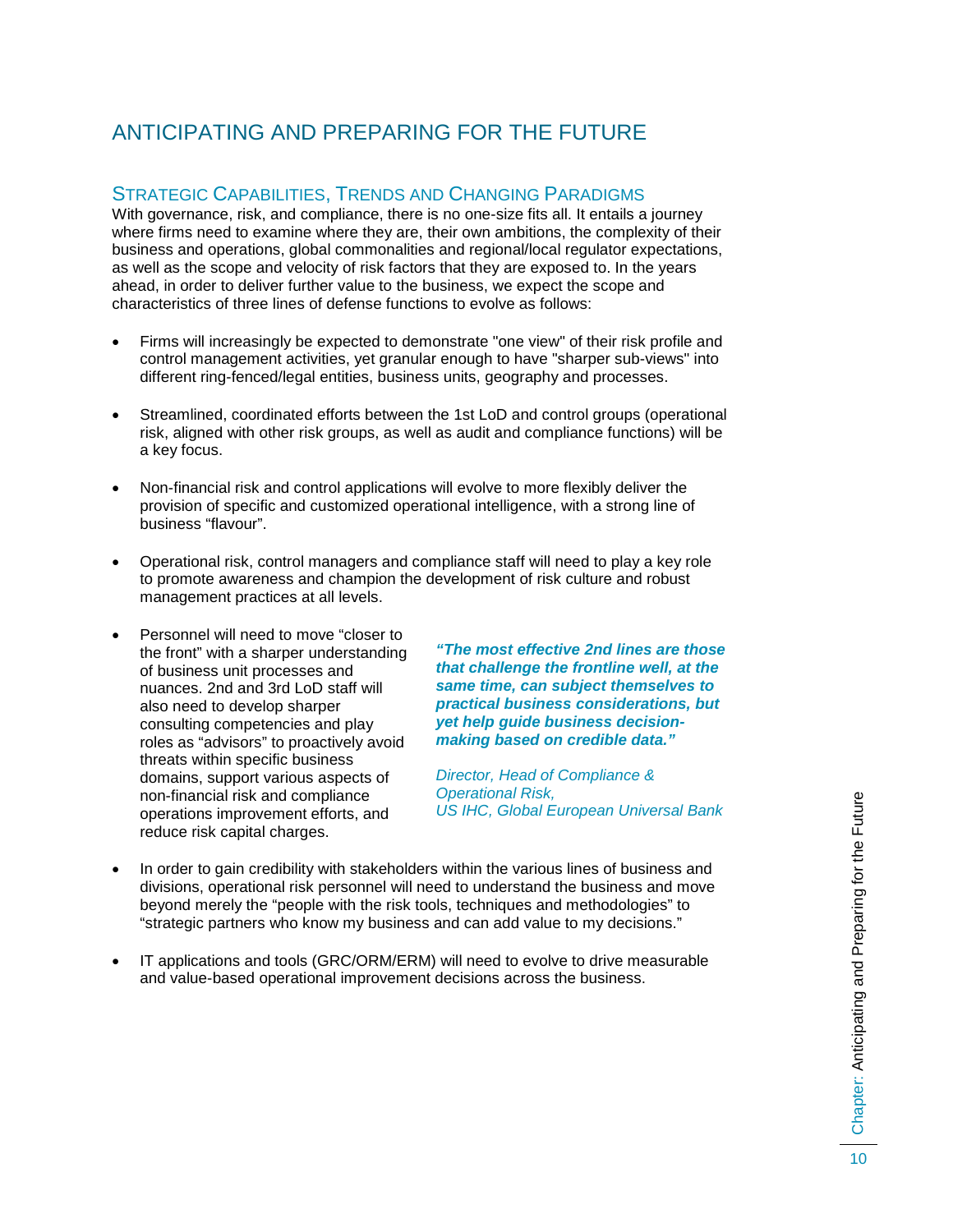# <span id="page-12-0"></span>ALIGNING RISK PLATFORM REQUIREMENTS WITH REGULATORY AND BUSINESS REALITIES

*Key Research Question*

**3**

*What capabilities are needed to support a next-generation, integrated GRC paradigm?*

A fit-for-purpose, integrated risk platform should be flexible and agile; support information and data congruence; provide rich visualization and usability; promote collaboration and seamless integration with **ecosystems**; and deliver dynamic, event-driven, and timely insights.

The preceding section explored how proliferation of frameworks, blurred roles, and fragmented data and technology pose challenges to firms seeking to modernize their non-financial risk management infrastructure and operations. Establishing integrated risk management and controls are key to meeting these challenges, ideally supported by a flexible, integrated risk platform. Study participants offered their wish-list of requirements for a fit-for-purpose, integrated risk infrastructure, which fall generally into five areas.



#### INFORMATION AND DATA CONGRUENCE

Applications employed to capture and report information for various risk assessments and controls management activities, such as RCSAs, KRIs, risk appetite parameters and loss events. These should be connected, aligned and congruent with a firm's taxonomy and framework. While this may seem an obvious point, many firms have yet to achieve coordinating their risk activities with the business in this manner.

Considerations: *To what degree are elements of the risk framework, taxonomy and assessments aligned from an information and reporting standpoint (without unnecessary data replication and massaging)?*



A platform should have the flexibility to respond to evolving requirements, without the need for protracted cycles of IT development, coding and testing. This could also help alleviate the challenge many firms have of prioritizing IT resources for risk and compliance programs.

Considerations: *How easily can the apps and 'processing engines' be adapted to fit data, validation and process nuances of different units, geos and control groups? To what extent can customization be achieved without IT code-based changes?*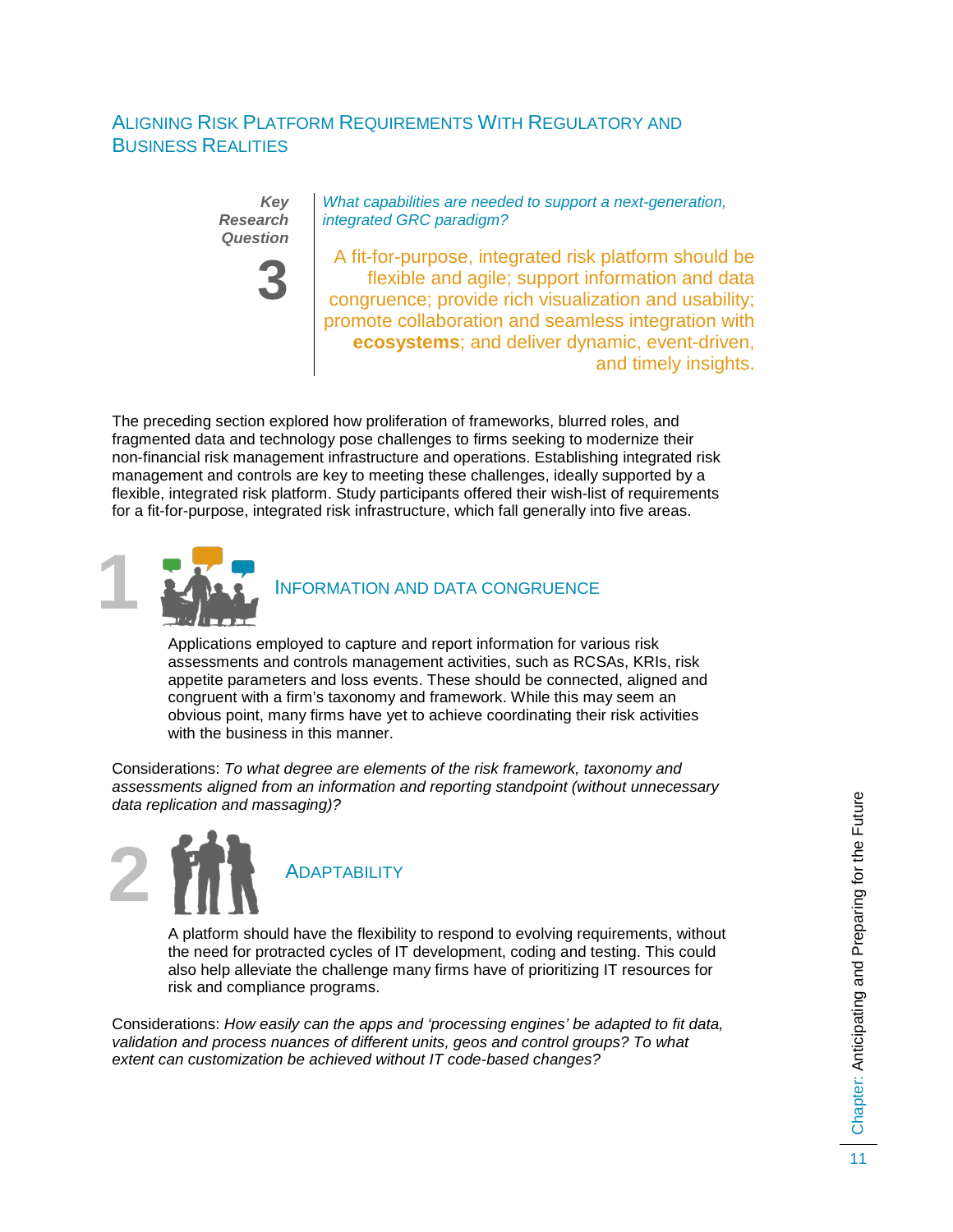

Next generation platforms should possess the ability to quickly analyse, chart and exchange operational and risk-related insights based on modern and intuitive user interfaces; again without the need for extensive programming and data reformatting.

Considerations: *How rich are the facilities for analysis and insight generation in terms of usability, visualization, data lineage and analytical capabilities? To what degree is the user experience intuitive, collaborative and touch-point agnostic?*



The underlying architecture of the platform should support multiple modes of operation. This includes triggering by events and operating in near-real time in order to monitor and report on the state of affairs in a firm's risk profile in a dynamic manner.

Considerations: *To what degree can the underlying architecture and apps 'throttle' in different modes — on demand, near real-time and responsive to events — related to data ingestion, processing and delivery?*



#### OPEN AND SEAMLESS CO-EXISTENCE

Due to the broad nature of non-financial risk management, platforms should not be confined to the boundaries of risk and control information. The platform should be open and extensible enough to connect and co-exist with other non-risk IT applications (HR, sales, security) using modular, flexible interfacing mechanisms. This final point is important as risk and control functions are increasingly expected to connect risk- and control-related insights, with broader business/organizational information in order to add value to the front line.

Considerations: *How can the new platform blend and co-exist seamlessly with what we have, rather than rip and replace? To what extent does it support modern agile/modular mechanisms of app-to-app interfacing to ensure future-readiness?*

In many of our conversations, firms were candid about the fact that there is much work to do. Common challenges around the technology for integrated risk and controls reflect the need for the modernization of non-financial risk management infrastructure. At the same time, there is also a sense of a growing momentum for change in the *years* ahead.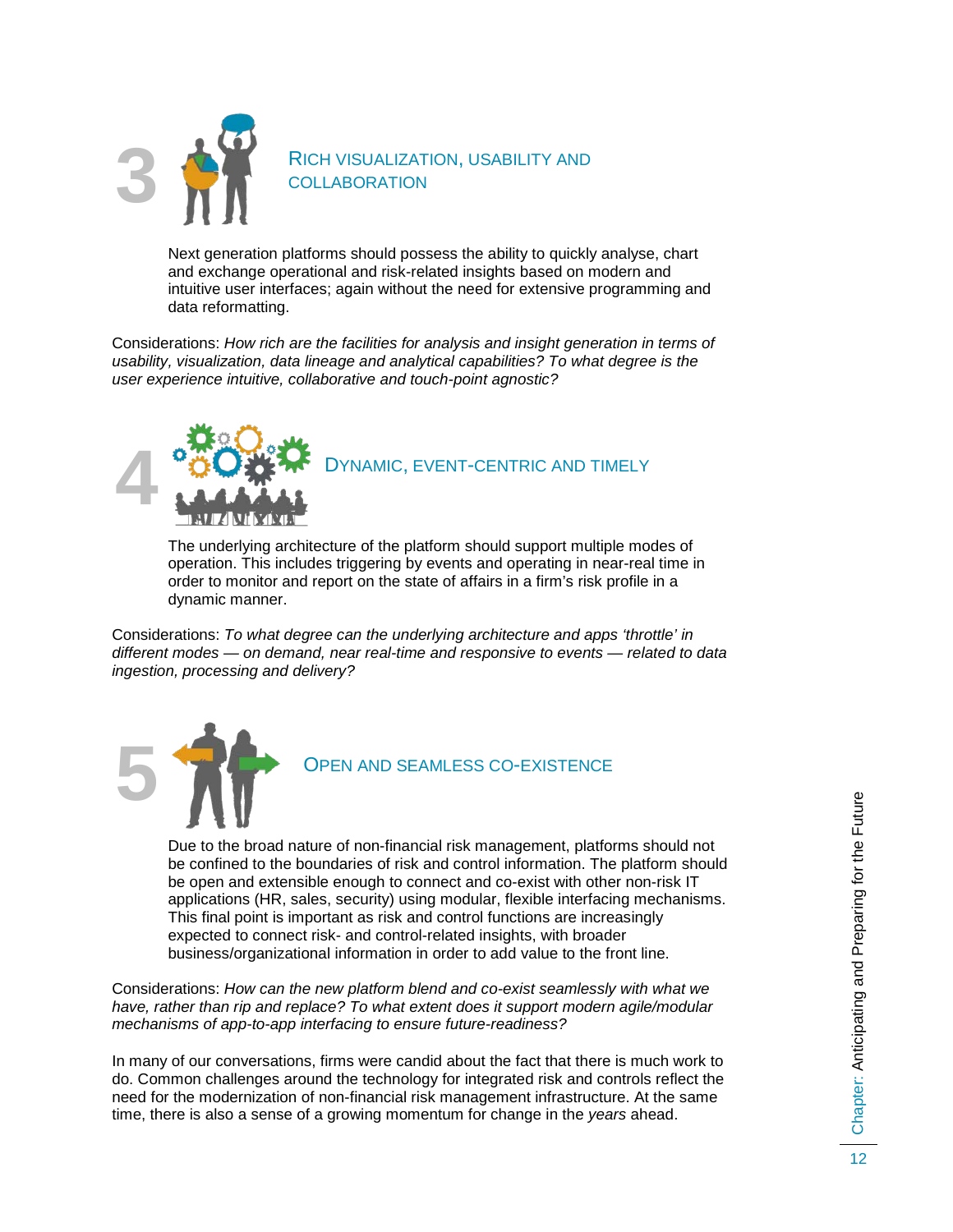# <span id="page-14-0"></span>CURRENT STATE OF THE INDUSTRY

It is clear that financial firms see the value in integrated risk management. What is the current state, and what advancements can be expected over the next three to five years?



Source: Celent analysis

Governance, risk and compliance operations were at their start characterized by **manual, disconnected desktop approaches**. Desktop work implies fragmentation of processes, and in this model controls were siloed by functional risk area, and processes were divided according to the three lines of defense. Automation was limited and interactions were dominated by manual and papercentric activities.

*"In the course of employing different commercial ORM systems, I have found them to be typically inflexible (for things such as screen customization, report creation, data manipulation). One often has to trade-off between functionalityrich solutions that are based on legacy technology, vs. the newer ones that are more flexible and fast, yet lacks coverage"*

*Director - Risk Management, Top 10 Global Bank*

The next stage saw the emergence of **applications to support specific risk and control functions**. These solutions established end-to-end line of defense workflows within each silo, but tended to be closed applications with limited linkages across GRC domains and with the front office (first line of defense).

At present, the industry is dominated by **consolidated GRC applications**. Although applications may be built on somewhat dated technologies, these solutions have the ambitious goal of providing an enterprise-wide platform to support shared data and processes across the various non-financial risk and control functions, as well as across the three lines of defense. GRC platforms are based on prescribed target data, screens and process schemas (workflows). Business intelligence (BI) and visualization capabilities provide power users with a cross-functional view of risks, controls, and performance metrics. GRC platforms can be customized to align with the needs and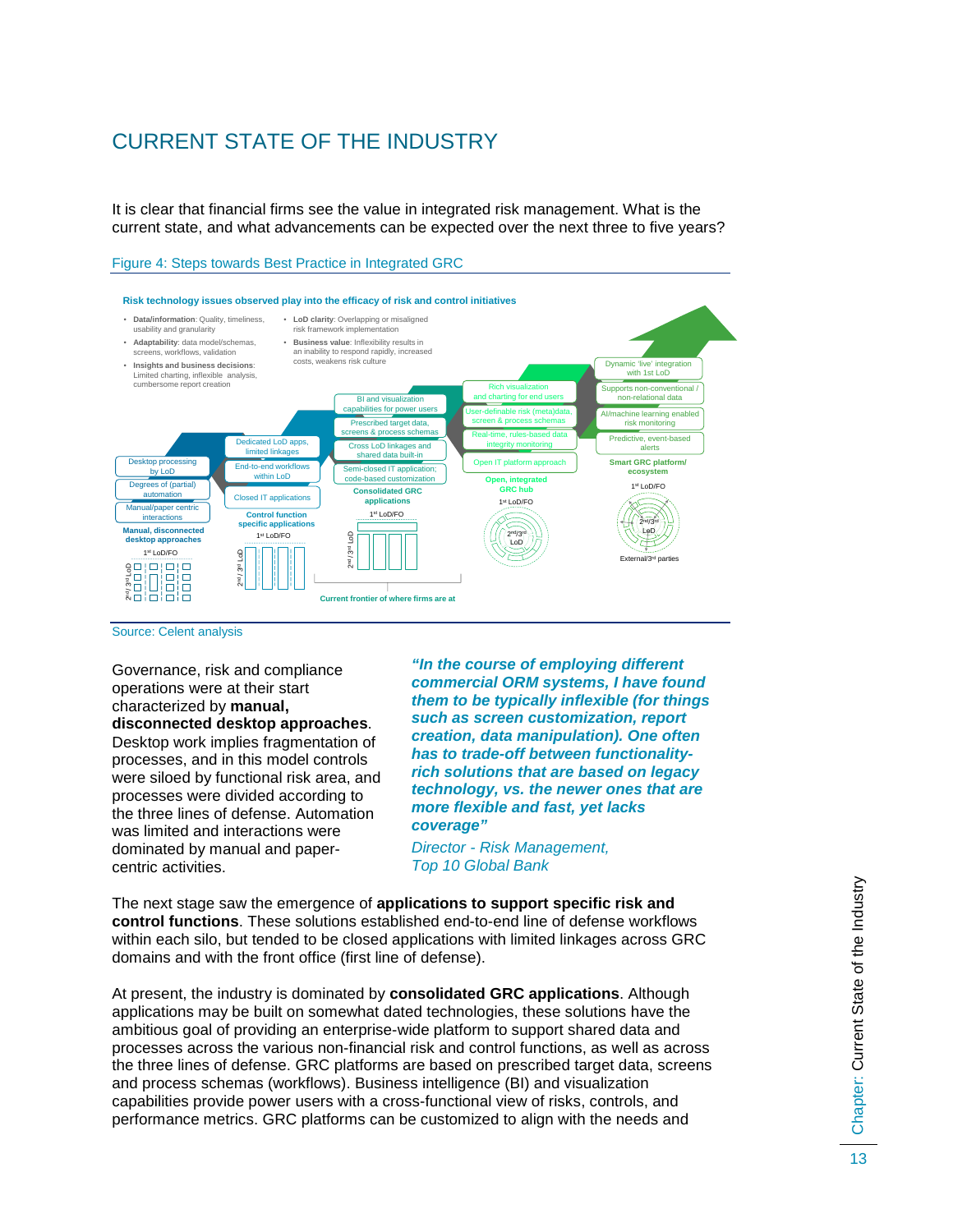frameworks of the firm, but this typically requires modification of the code and prolonged testing cycles before being moved into production.

The current state of the art is aimed at further realizing the vision of enterprise GRC by overcoming the limitations of incumbent platforms through an **open, integrated GRC hub**. This platform supports real-time, rules-based monitoring of data and models, enabling an integrated, dynamic approach to managing risk and controls across functional areas and lines of defense. User-definable risk data and metadata, user-configurable screens and workflows, and rich visualization and charting capabilities provide the agility that is often lacking in incumbent systems.

*"With digital trends, there are lots of potential to enhance what we do, especially to access and exploit data through data warehouses, Big Data tools. At the moment, our data is relatively siloed. This slows down reporting and decision-making processes, devalues ORM; and encourages decision-makers to commit to decisions based on gut feel, or based on singular dimensions of value" VP, Internal Audit Manager,*

*Global Corporate and Investment Bank*

The next stage of development will leverage digital technologies to increase automation of processes and deliver enhanced insights. **Smart GRC platforms** will apply AI and machine learning to a spectrum of data sources including non-conventional and nonrelational data to risk monitoring and generate predictive, event-based alerts. These extensible and agile platforms will enable dynamic, live integration with the front office (first line of defense) as well as a growing ecosystem of third party services.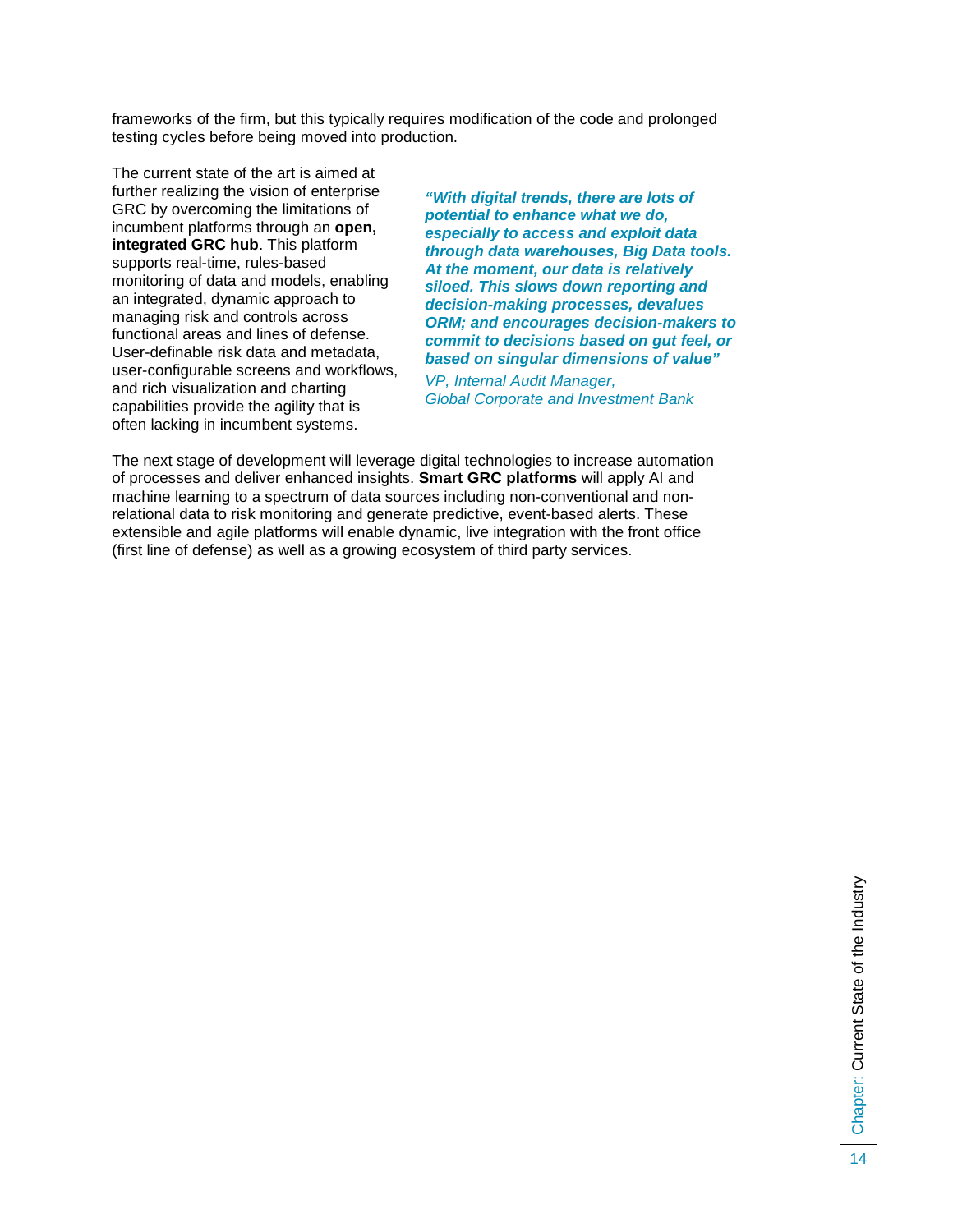# <span id="page-16-0"></span>IMPLEMENTATION CONSIDERATIONS

When considering next-generation capabilities, firms need to enhance and/or rationalize their risk data and systems, guided by a cohesive vision that explicitly aligns business and risk management priorities, risk appetite statements, and a converged framework one that enables a risk management and its ecosystem capabilities to be extended tactically in parts towards a strategic whole.

- **Evolve towards an integrated GRC framework and platform capabilities**. Different firms are at varying levels of maturity and approaches differ for GRC activities. Financial firms looking to centralize risk and controls across the organization need to examine next-generation solutions that demonstrate a cohesive "one platform" capability based on modern architectural components. Alternatively, for financial firms that have made investments in separate GRC tools/applications, it may make sense to implement a top-down governance dashboard layer that can integrate data from (disparate) GRC tools and applications. With the latter, underlying GRC data definitions and taxonomies are likely to differ, and firms will need to ensure an appropriate level of uniformity such that information can be interpreted consistently and quality of data is high.
- **Underlying architectural components and data model flexibility and responsiveness are key strategic capabilities**. Modern "digital' systems are often built on technologies that can support iterative, agile methodologies. Whether financial firms are procuring third party solutions or designing their own, they should look towards modern architectural and data models that can be designed and deployed with *"as little IT programming as "Having multiple systems without a centralized tool is not an optimal*

*possible"*. Any customization related to new risk data elements, screens, data capture/validation, data portability and risk process workflows should not involve protracted cycles of IT development, coding & testing.

The system should be able to adapt to the organization's evolving framework, rather than needing the organization to conform rigidly to the system's way of operating. There are typically trade-offs between functionality-rich, legacy solutions that are based on less flexible technology; compared to newer platforms that are

*solution at all. We have to urgently improve our technology to support activities like for RCSAs and loss events — it's currently difficult to extract and manipulate data to create charts and lists and monitor trends. It's not user friendly and not adaptable to local realities without extensive customization."* 

*Senior VP, Operational Risk Management US IHC, Global European Bank*

more flexible and fast, yet lack "out of the box" coverage. We would argue that the latter category is becoming more important, given regulatory nuances and fast changing business and integration requirements.

• **Adopt a flexible, component-based integration strategy**. As the remit for GRC ecosystems is expected to broaden, a component-based middleware and integration layer to cohesively integrate data and connect to upstream and downstream systems will be paramount. GRC solutions have the opportunity to be the "operations control and monitoring" hub in a federated model if the architectural foundations are right. Firms must insist that their vendors and internal solutions adopt a strategy to expand off-the-shelf component adapters and where possible, employ open / microservicebased interfacing to external systems.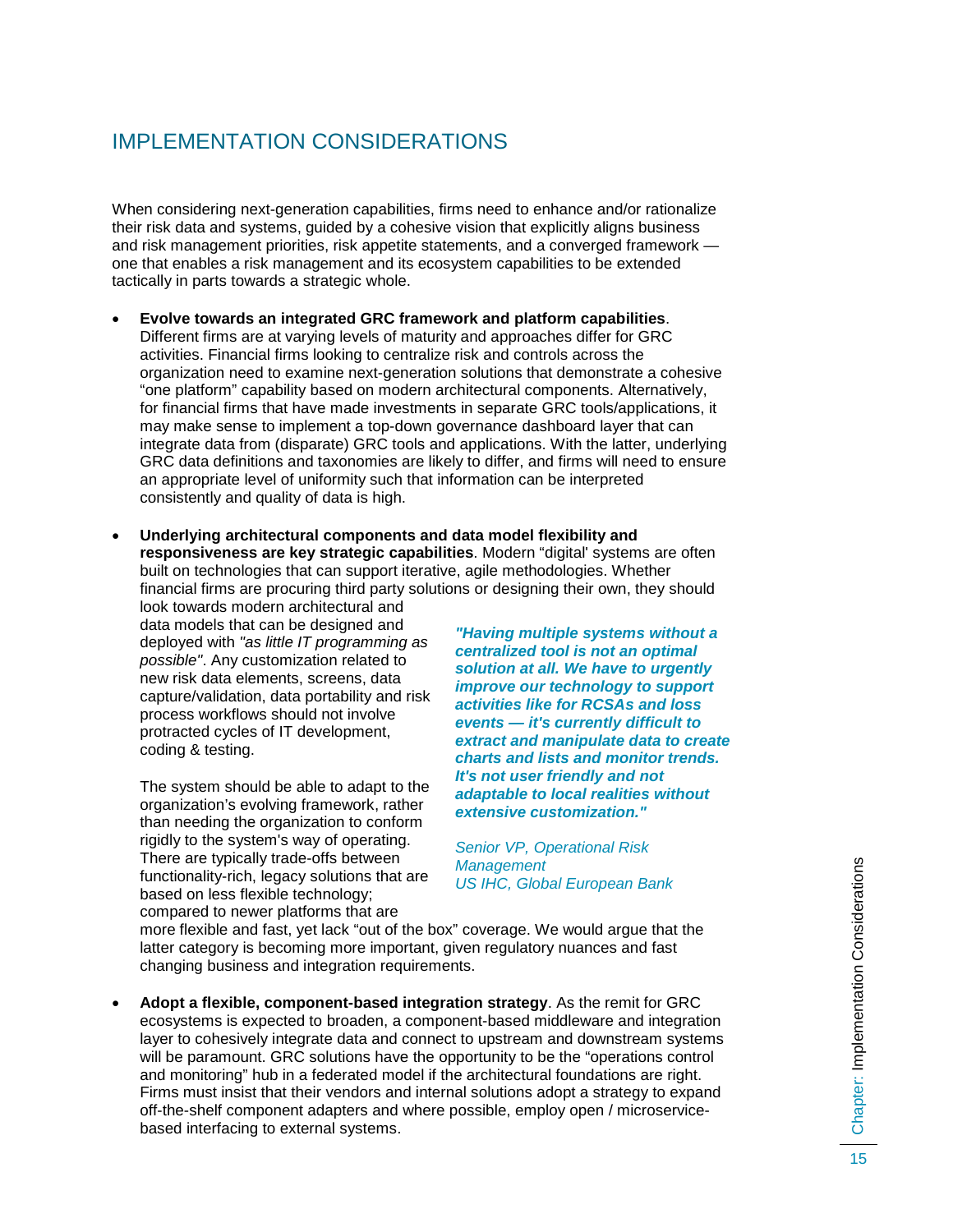• **User experience of applications should be "digital app-like", intuitive and interactive**. Given GRC's mandate to facilitate cultural change and information sharing across various business units and divisions, GRC applications can benefit from user interfaces that have social media, digitally-oriented features around

information sharing, connecting, and collaboration. Service providers and financial firms can build communities of GRC groups around domain and content areas between front office, product control, and risk groups, where people can follow/share information, add their own tags and comments to "personalized versions" of the reports they are following, set individual "limit triggers" (beyond the firm's formal limits), etc.

• **Experiment, infuse and use Big Data paradigms selectively as required**. Underlying Big Data technologies around machine learning and unstructured data

*"I have been following our internal initiatives that are using data lakes and clever machine learning tools to bring data from various channels (incorporating information from human resource systems, chat data, security logs) to monitor and detect inappropriate conduct. I see this as an opportunity for my group to potentially follow a similar path to be able to link, correlate and analyse multiple, diverse data sets. However, unlike technology firms, banks nowadays are not necessarily cash rich and purse strings are tight. To get something working as sexy as an iPhone takes a lot of investment"*

> *Head of Operational Risk, Australian Bank*

will add another dimension to activities within operational risk, compliance, and reputational and audit management, especially if processing involves unstructured documents. These technologies enable firms to better monitor and automate information within unstructured data sets, as well as gather timely intelligence around emerging risk factors.

From a technology standpoint, real "innovation stories" that we expect to play out in the coming years are not necessarily tied to individual technologies alone. Real breakthroughs come by collectively integrating and employing an ecosystem of technologies to enable a firm to effectively join up, analyze, and more importantly, act in a timely manner to prevent and mitigate vulnerabilities.

A true integrated approach for managing operational risk, control, and compliance is one that is unified across business entities, risk types and regulatory mandates. The emerging best practice here is for integrated GRC applications to be positioned as a key component of a "dynamic ecosystem" with responsive alerting mechanisms, supported by timely information exchanges with upstream and downstream systems and a rapid delivery of analytics. This will mean that firms will need to "design in" measures and application capabilities that support cultural and conduct change.

*"The industry is focused on framework components that are seen to be mandatory in order to keep regulators satisfied, and this can translate into a tickbox compliance exercise, all of which do not necessarily add value to managing the risks that we face. We are looking to do something different. In our organization, my concern is that too many resources are focused on bottom-level risks, the 'small stuff' – whereas not enough on the material risks that will actually kill you. Currently, 90% of my resources are focused on lowlevel risks whilst only 10% on top risks. I would rather it be the other way round."*

> *Chief Risk Officer, Global Japanese Bank*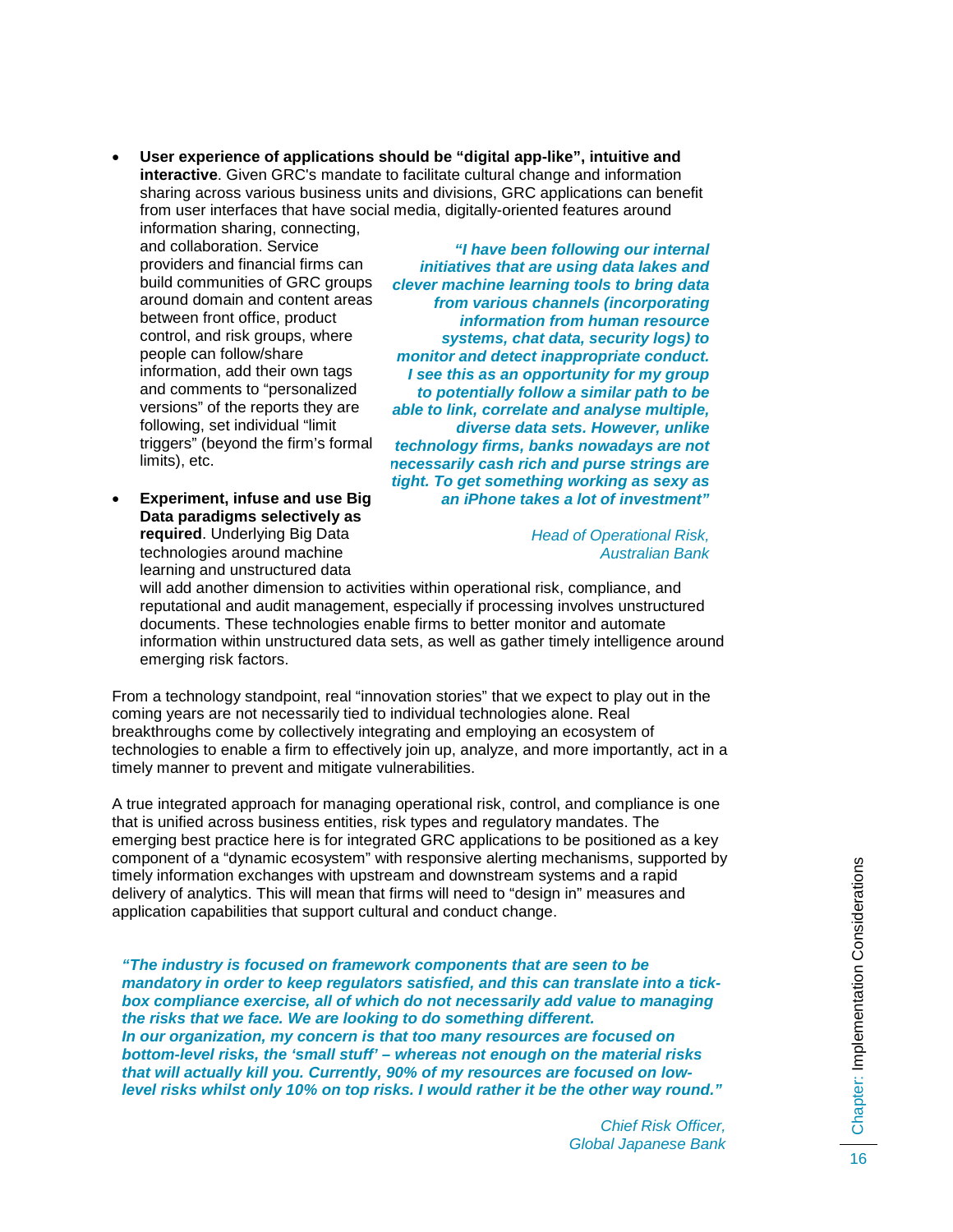# <span id="page-18-0"></span>**CONCLUSION**

In the years ahead, we expect risk management approaches and industry practices to evolve from a paradigm of fragmented frameworks, tools and data to one of greater cohesion. Integrated risk management is no longer just a "nice to have". With intense regulatory scrutiny around strong governance and sound internal controls on both grouplevel and ring-fenced subsidiaries, firms are compelled to accelerate their efforts to address the ongoing shortcomings associated with the three lines of defense control activities, including greater investments in next-generation risk management tools and data. However, based on our conversations with financial institutions, it is evident that there is still much work to do in adopting a more integrated approach to risk, especially for non-financial risk and controls management.

The various lines of defense with responsibilities for risk management and control must think of their next-generation risk platforms as being a technology-enabled business ecosystem that acts more like a central nervous system — one that governs the health of an organization through responsive two-way feedback and risk mitigation mechanisms, yet (as required) can be managed and operated in a decentralized way by various stakeholders and end-users.

Given the continued pace of innovation around digital financial services and emerging technologies, what seems like a far-fetched vision could be closer than we think. The limiting factor, however, could be implementation and execution capabilities within financial firms to invest appropriately to strengthen various lines of defenses within the GRC ecosystem.

Firms must execute to ambitions to govern well and operate resiliently not merely because they "have to" under regulatory compulsion, but rather because they "want to" since it makes good business sense. This will increasingly differentiate winners from losers.

*Was this report useful to you? Please send any comments, questions, or suggestions for upcoming research topics to [info@celent.com.](mailto:info@celent.com)*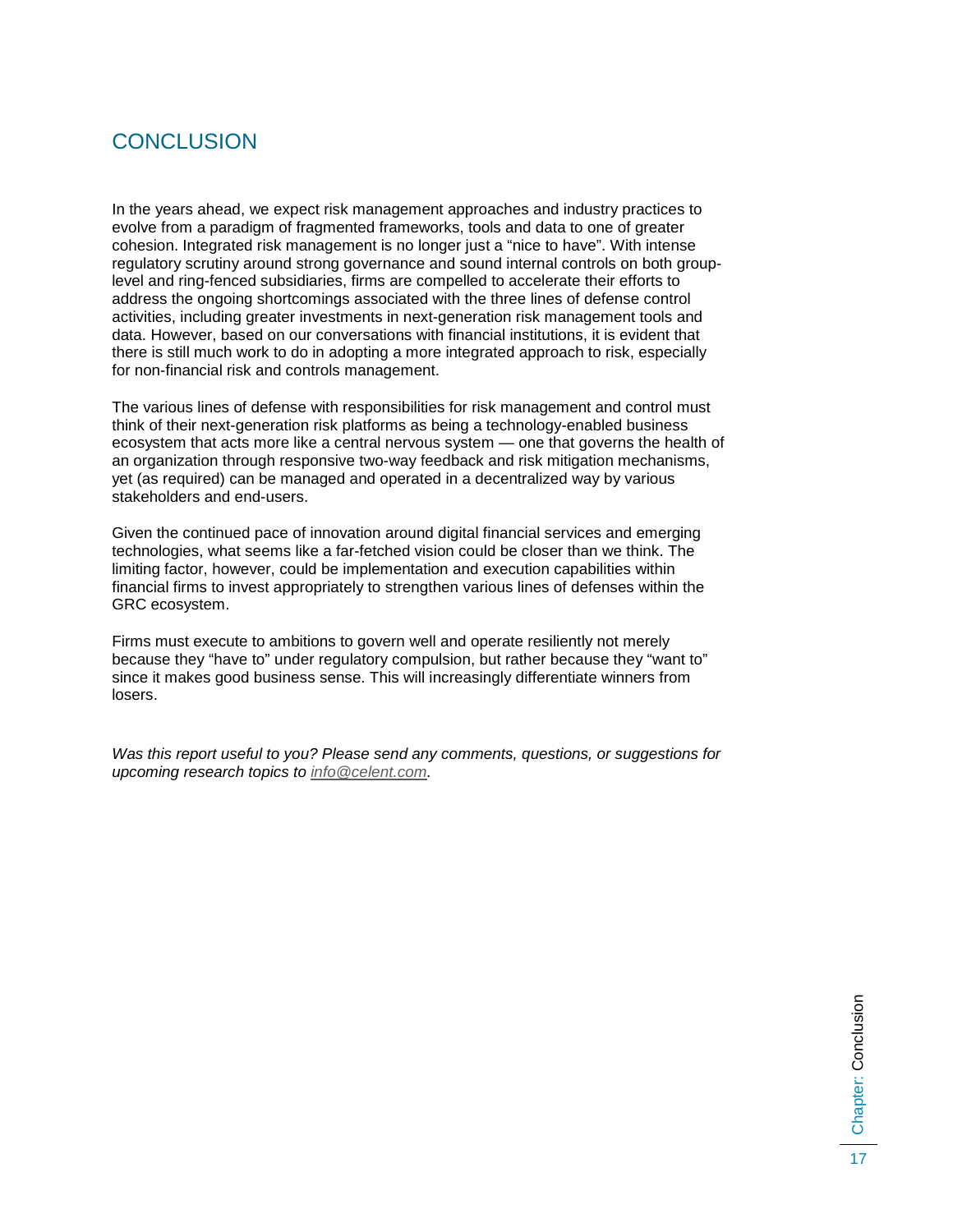# <span id="page-19-0"></span>APPENDIX

#### <span id="page-19-1"></span>**ACKNOWLEDGEMENTS**

For this study, we interviewed close to 30 Tier 1 financial institutions across North America, Western Europe and parts of developed Asia. Most of these were structurally significant financial institutions with assets of more than US\$100 billion.

Celent would like to thank the individuals and industry practitioners for their time in providing ground-level and future-oriented perspectives across the various lines of defense on how to best navigate the challenges and opportunities across operational risk, compliance, audit and governance activities; along with the threats and implications for risk and control functions as a result of digitization trends across the industry.

#### <span id="page-19-2"></span>RESEARCH BACKGROUND

This report was commissioned by Thomson Reuters; however, the analysis and conclusions are Celent's alone, and Thomson Reuters had no editorial control over report contents.

#### About Thomson Reuters

Thomson Reuters is the world's leading source of news and information for professional markets. Our customers rely on us to deliver the intelligence, technology and expertise they need to find trusted answers. The business has operated in more than 100 countries for more than 100 years. Thomson Reuters shares are listed on the Toronto and New York Stock Exchanges. For more information, visit [www.thomsonreuters.com](http://www.thomsonreuters.com/) 

#### Thomson Reuters Connected Risk

Thomson Reuters Connected Risk is the firm's next-generation risk management software platform designed to help identify, assess, manage and monitor risk across the enterprise. Flexible and customizable with seamless integration of key data, the platform provides a dashboard view of an organization's holistic risk profile. For more information, visit [risk.tr.com/connected-risk](https://risk.thomsonreuters.com/en/products/connected-risk-compliance-software.html)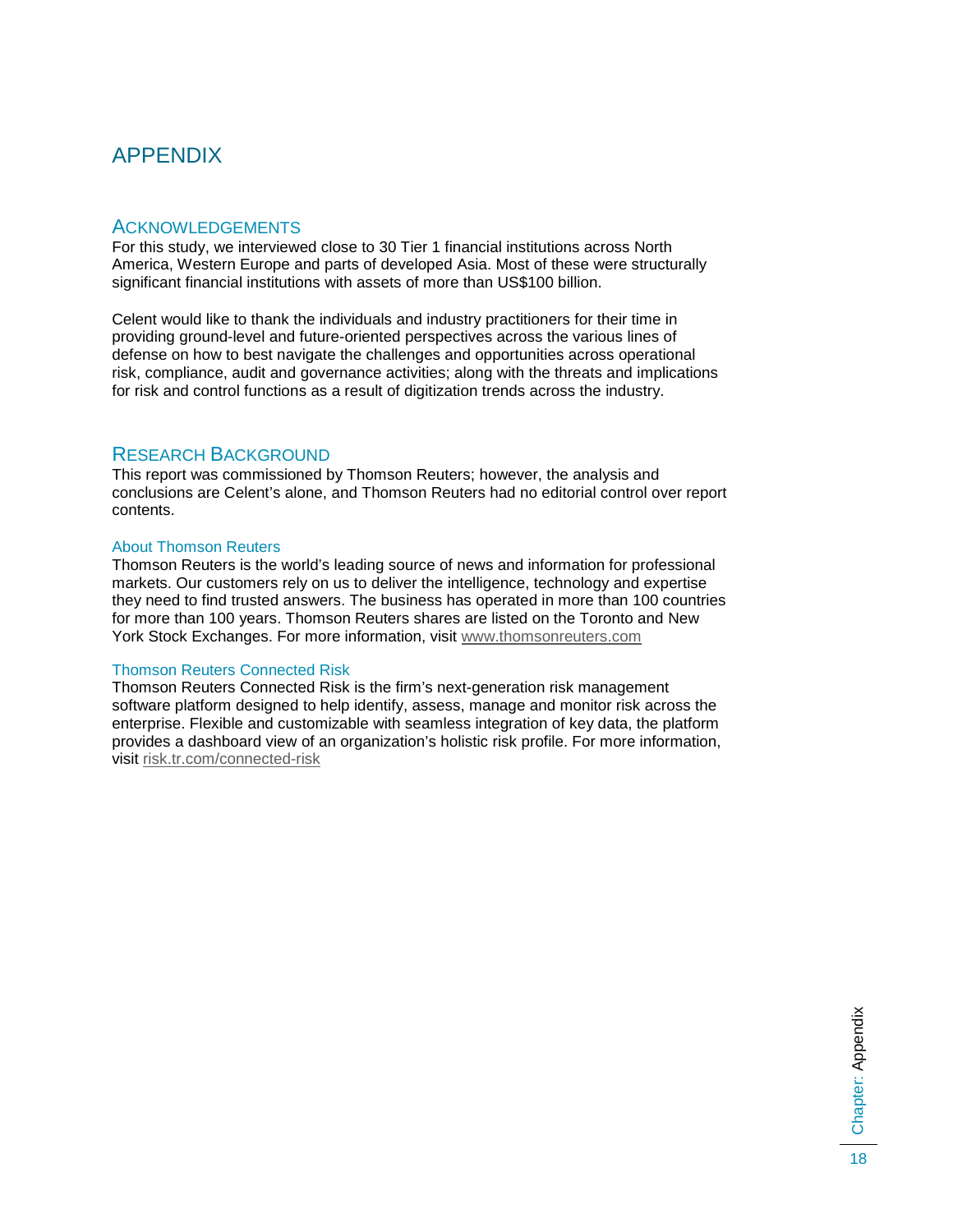# <span id="page-20-0"></span>LEVERAGING CELENT'S EXPERTISE

If you found this report valuable, you might consider engaging with Celent for custom analysis and research. Our collective experience and the knowledge we gained while working on this report can help you streamline the creation, refinement, or execution of your strategies.

#### <span id="page-20-1"></span>SUPPORT FOR FINANCIAL INSTITUTIONS

Typical projects we support related to governance, risk, and compliance include:

**Vendor short listing and selection.** We perform discovery specific to you and your business to better understand your unique needs. We then create and administer a custom RFI to selected vendors to assist you in making rapid and accurate vendor choices.

**Business practice evaluations.** We spend time evaluating your business processes. Based on our knowledge of the market, we identify potential process or technology constraints and provide clear insights that will help you implement industry best practices.

**IT and business strategy creation.** We collect perspectives from your executive team, your front line business and IT staff, and your customers. We then analyze your current position, institutional capabilities, and technology against your goals. If necessary, we help you reformulate your technology and business plans to address short-term and longterm needs.

#### <span id="page-20-2"></span>SUPPORT FOR VENDORS

We provide services that help you refine your product and service offerings. Examples include:

**Product and service strategy evaluation.** We help you assess your market position in terms of functionality, technology, and services. Our strategy workshops will help you target the right customers and map your offerings to their needs.

**Market messaging and collateral review.** Based on our extensive experience with your potential clients, we assess your marketing and sales materials — including your website and any collateral.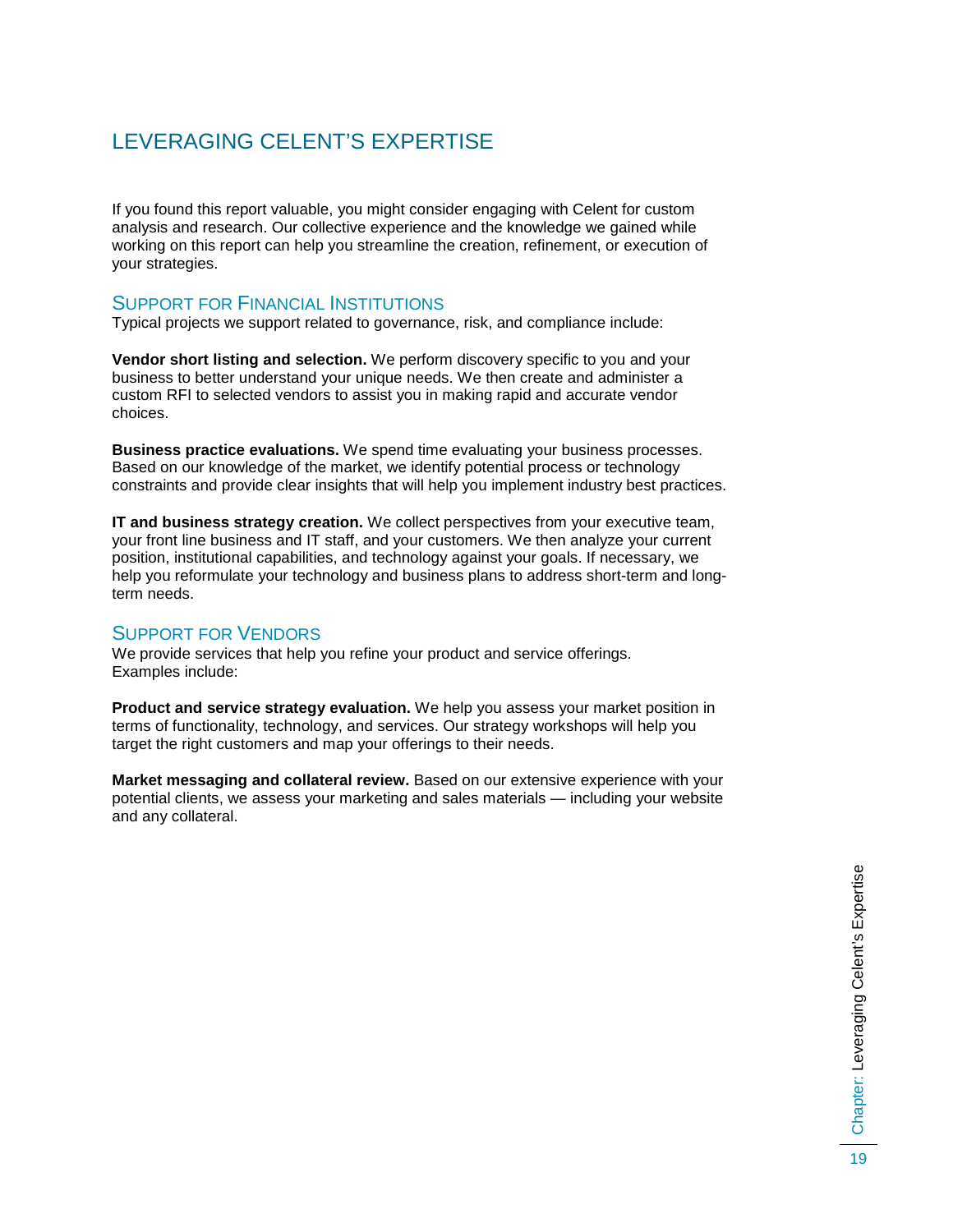# <span id="page-21-0"></span>RELATED CELENT RESEARCH

Stronger Together: The Bank [Imperative for Cyberthreat Intelligence Sharing](https://www.celent.com/insights/808409512) March 2018

[Innovations in AML and KYC Platforms: New Models Powered by Advanced Computing](https://www.celent.com/insights/629012081) January 2018

[Innovation in AML Technology: New Tools for Optimizing Compliance Efficiency](https://www.celent.com/insights/205361687)  November 2017

[Buy Side Investment Risk Management Part 1: A Survey of Business Priorities, Risk](https://www.celent.com/insights/328382861)  [Hotspots, and Operational Alpha Opportunities](https://www.celent.com/insights/328382861) November 2017

[Buy Side Investment Risk Management Part 2: A Survey of Risk Technology and](https://www.celent.com/insights/860347264)  [Innovation Imperatives](https://www.celent.com/insights/860347264) November 2017

[Cloud-Enabled Governance, Risk, and Compliance Solutions](https://www.celent.com/insights/914923731) October 2017

[Innovation in Compliance Technology: Emerging Themes and Vendor Solutions](https://www.celent.com/insights/632554247) June 2017

[Bank of America: In Pursuit of Operational Risk and Compliance Excellence](https://www.celent.com/insights/925806915) April 2017

Artificial Intelligence [in KYC-AML: Enabling the Next Level of Operational Efficiency](https://www.celent.com/insights/567701809) August 2016

[Market Surveillance in Capital Markets: The Growing Role of Artificial Intelligence](https://www.celent.com/insights/633634361) August 2016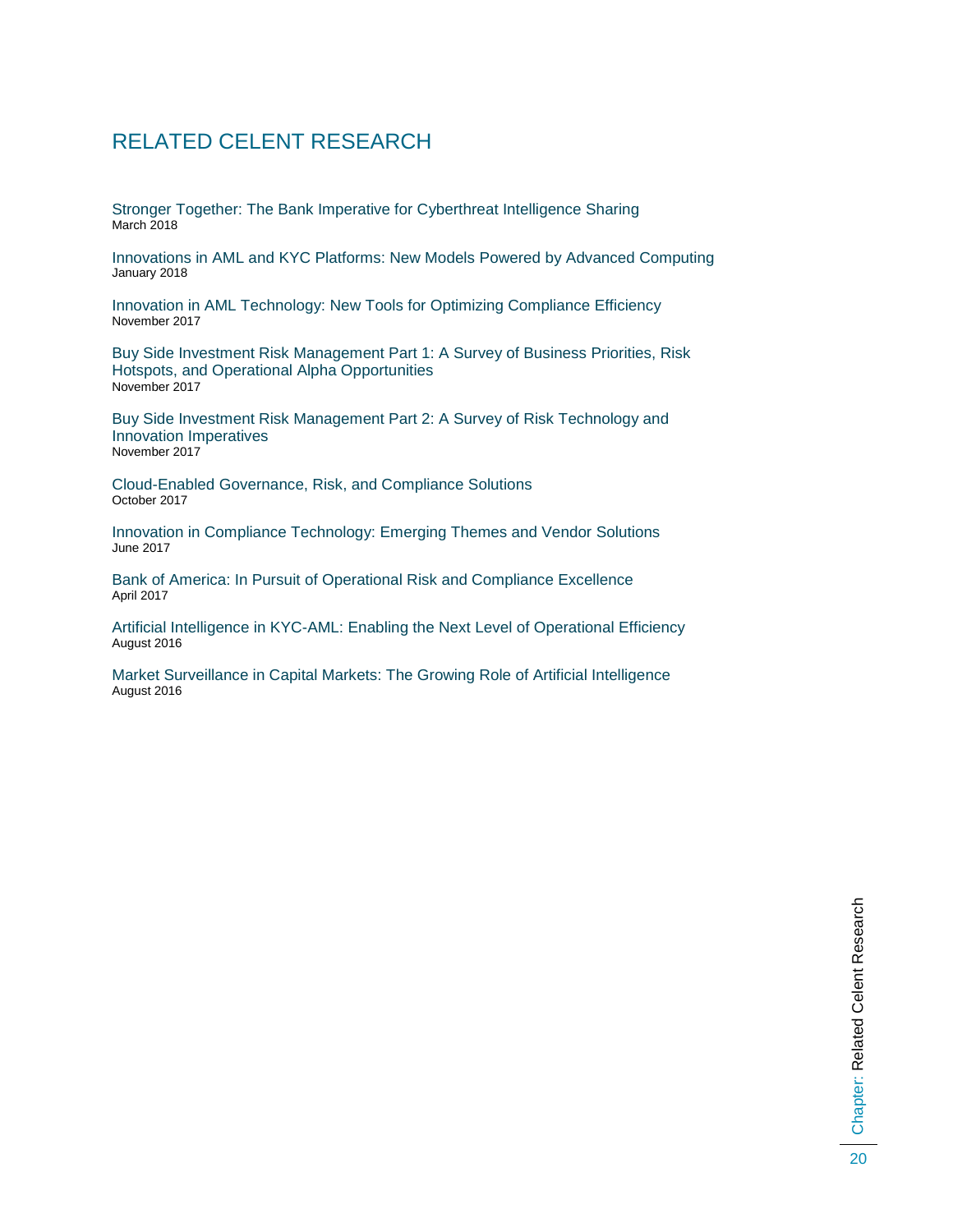# Copyright Notice

#### Prepared by

#### Celent, a division of Oliver Wyman, Inc.

Copyright © 2018 Celent, a division of Oliver Wyman, Inc., which is a wholly owned subsidiary of Marsh & McLennan Companies [NYSE: MMC]. All rights reserved. This report may not be reproduced, copied or redistributed, in whole or in part, in any form or by any means, without the written permission of Celent, a division of Oliver Wyman ("Celent") and Celent accepts no liability whatsoever for the actions of third parties in this respect. Celent and any third party content providers whose content is included in this report are the sole copyright owners of the content in this report. Any third party content in this report has been included by Celent with the permission of the relevant content owner. Any use of this report by any third party is strictly prohibited without a license expressly granted by Celent. Any use of third party content included in this report is strictly prohibited without the express permission of the relevant content owner This report is not intended for general circulation, nor is it to be used, reproduced, copied, quoted or distributed by third parties for any purpose other than those that may be set forth herein without the prior written permission of Celent. Neither all nor any part of the contents of this report, or any opinions expressed herein, shall be disseminated to the public through advertising media, public relations, news media, sales media, mail, direct transmittal, or any other public means of communications, without the prior written consent of Celent. Any violation of Celent's rights in this report will be enforced to the fullest extent of the law, including the pursuit of monetary damages and injunctive relief in the event of any breach of the foregoing restrictions.

This report is not a substitute for tailored professional advice on how a specific financial institution should execute its strategy. This report is not investment advice and should not be relied on for such advice or as a substitute for consultation with professional accountants, tax, legal or financial advisers. Celent has made every effort to use reliable, up-to-date and comprehensive information and analysis, but all information is provided without warranty of any kind, express or implied. Information furnished by others, upon which all or portions of this report are based, is believed to be reliable but has not been verified, and no warranty is given as to the accuracy of such information. Public information and industry and statistical data, are from sources we deem to be reliable; however, we make no representation as to the accuracy or completeness of such information and have accepted the information without further verification.

Celent disclaims any responsibility to update the information or conclusions in this report. Celent accepts no liability for any loss arising from any action taken or refrained from as a result of information contained in this report or any reports or sources of information referred to herein, or for any consequential, special or similar damages even if advised of the possibility of such damages.

There are no third party beneficiaries with respect to this report, and we accept no liability to any third party. The opinions expressed herein are valid only for the purpose stated herein and as of the date of this report.

No responsibility is taken for changes in market conditions or laws or regulations and no obligation is assumed to revise this report to reflect changes, events or conditions, which occur subsequent to the date hereof.